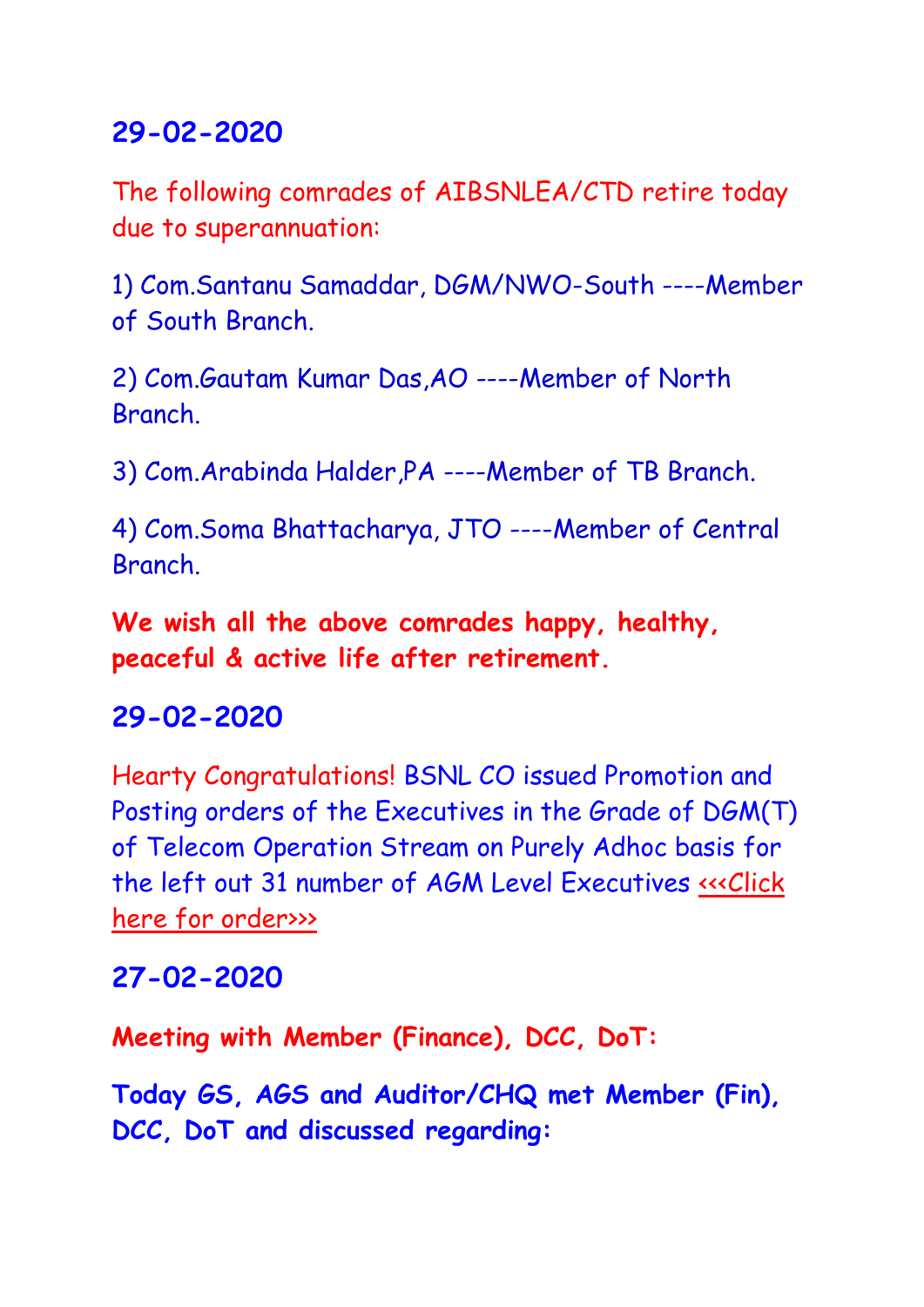(1) Corrections to be made in the PPOs issued to the BSNL VRS-2019 Retirees: We brought to the notice of Member (Fin) about the entries made in the Pension Payment Orders issued to the BSNL VRS-2019 Retirees by the concerned CCAs vide Sl.No.3, Section-2 under Part II, i.e., against the "Rules under which Pension is sanctioned" it was mentioned as BSNL Voluntary Retirement Scheme 2019 instead of CCS Pension Rules 1972. We handed over the copy of one PPO and letter addressed in this regard to the Member (Finance). Member (Finance) explained that the Pension for the BSNL VRS-2019 Retirees will be regulated and Sanctioned as per Rule-37A, CCS(Pension) Rules, 1972 and the Union Cabinet approved the BSNL VRS-2019 Scheme as per CCS(Pension) Rules, 1972 only. We informed the Member (Finance) that there is a doubt and fear among the BSNL VRS-2019 retirees that "Whether BSNL VRS Optees, who are the Absorbed employees from DoT to BSNL, will get their Pension revised and other benefits as per the Sub rule (8) Rule 37-A of CCS (Pension) Rules 1972" and we brought to the notice of the Member (Finance) about the clarification sought by AIBSNLEA vide Letter dated 14.11.2019 in this regard. Member (Finance) mentioned that all the Pensionary and other benefits will be regulated as the Sub rule (8) Rule 37-A of CCS(Pension) Rules 1972 and assured that clarification will be issued in this regard.

(2) Immediate disbursement of GPF final Settlement and disbursement of First instalment of Ex-Gratia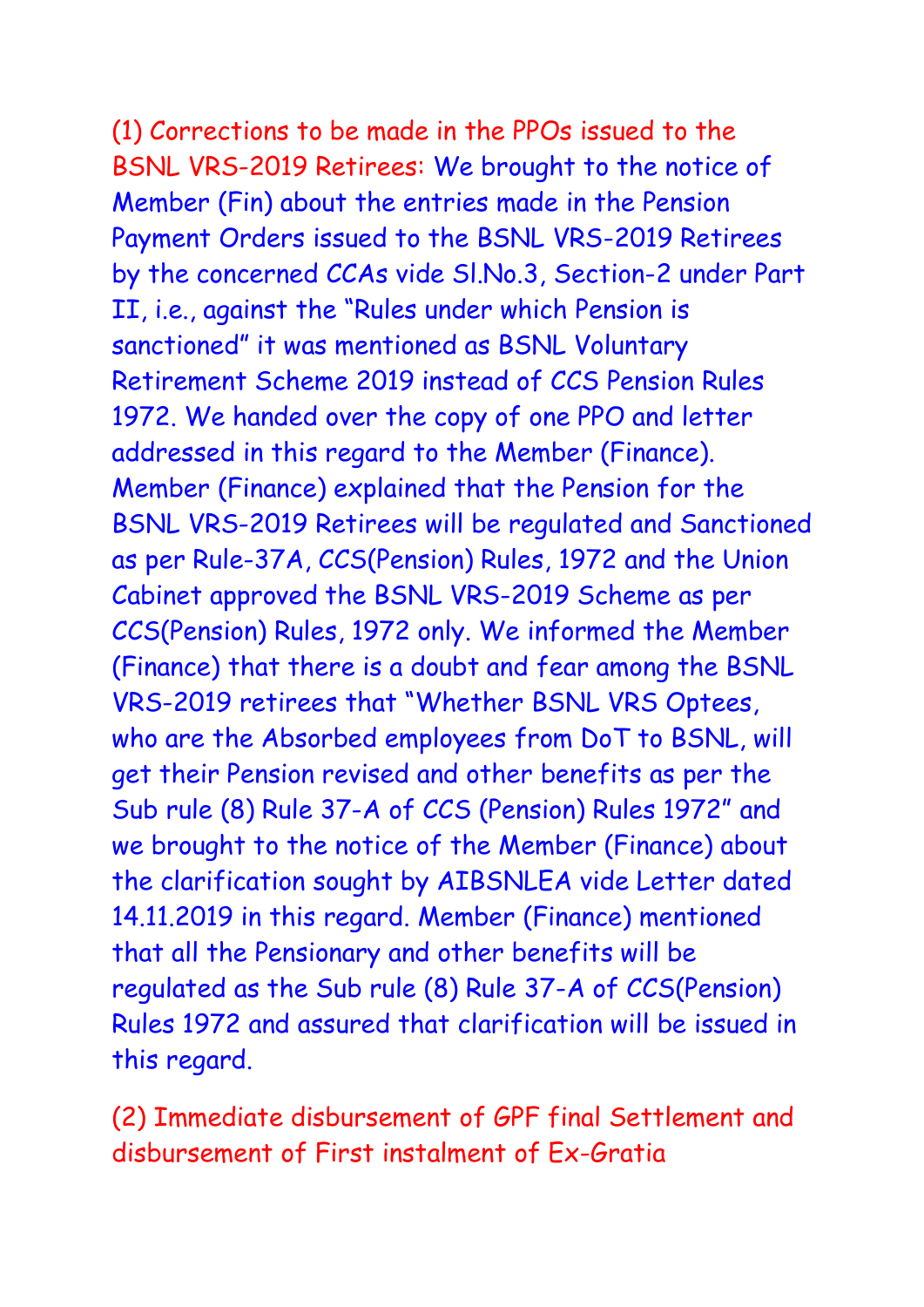amount: Member (Finance) mentioned that he is personally monitoring the GPF Final Payment disbursed by the CCAs and all the Officers and Staff of CCA units are geared up to disburse the GPF Final settlement immediately and 80% GPF Final Payments are settled till date. Regarding First instalment of Ex-Gratia payment, Member (Finance) mentioned that DoT is trying their best efforts to make the payment before  $31<sup>st</sup>$  March 2020.

(3) Release of Sovereign Guarantee by the Finance Ministry to BSNL: Member (Finance) mentioned that DoT Officers are discussing with the Ministry of Finance for the early issuance of Sovereign Guarantee to BSNL. He further mentioned that BSNL should now concentrate to evolve the Strategies to increase its Revenue.

[<<< Click here for](http://www.aibsnleachq.in/DOT_270220.pdf) letter>>> [<<< Click here for](http://www.aibsnleachq.in/Clafication-%20on%20VRS_270220.pdf) letter [Dated 14.11.2019>>>](http://www.aibsnleachq.in/Clafication-%20on%20VRS_270220.pdf)

### **27-02-2020**

Meeting with CMD, BSNL:

Today GS, AGS and Auditor/CHQ met CMD, BSNL and discussed regarding:

(1) Corrections to be made in the PPOs issued to the BSNL VRS-2019 Retirees: We brought to the notice of the CMD, BSNL about the entires made in the Pension Payment Orders issued to the BSNL VRS-2019 Retirees by the concerned CCAs vide Sl.No.3, Section-2 under Part II, i.e., against the "Rules under which Pension is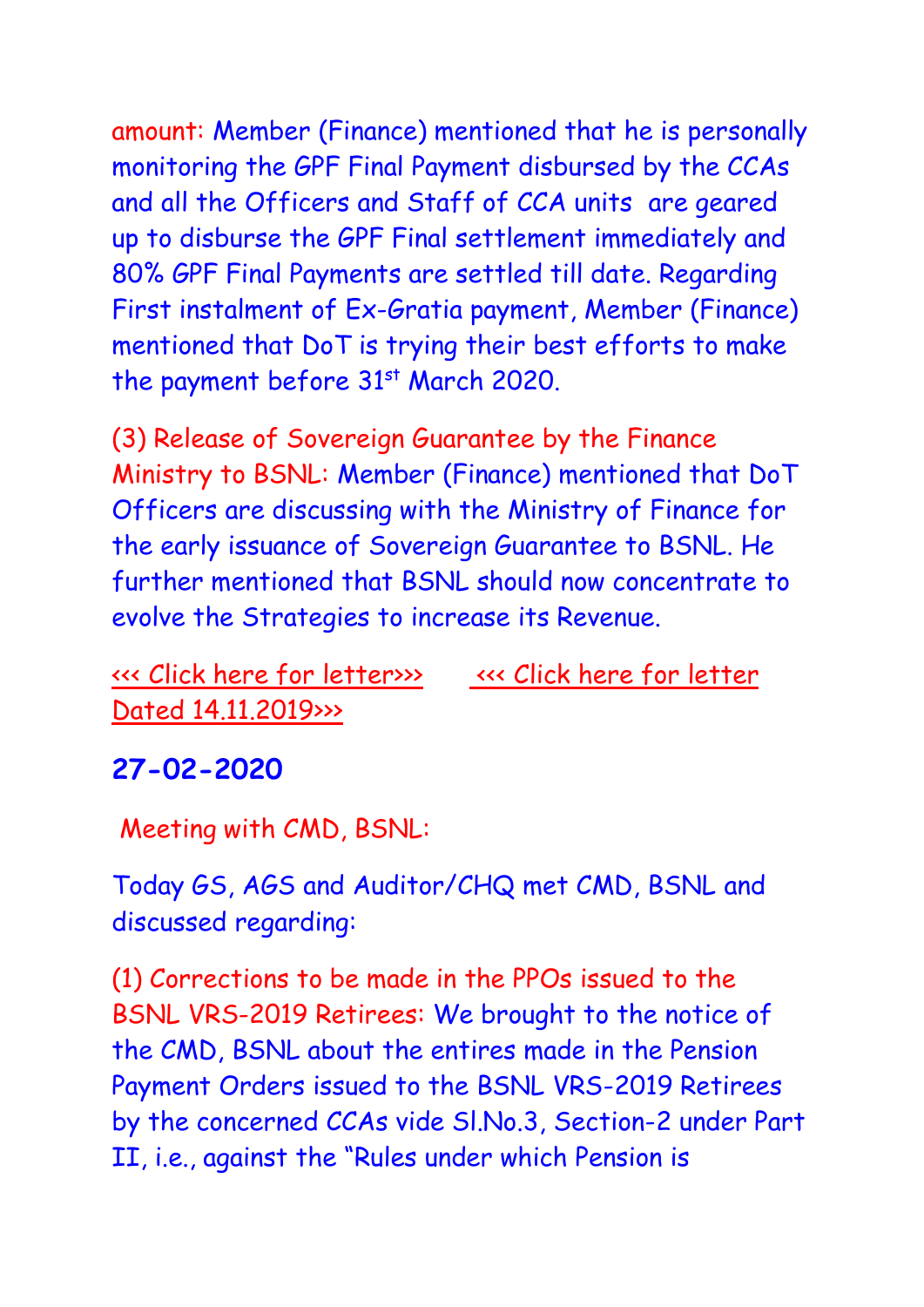sanctioned" it was mentioned as BSNL Voluntary Retirement Scheme 2019 instead of CCS Pension Rules 1972. We handed over the copy of the PPO and letter addressed in this regard to the CMD BSNL. CMD mentioned that he has already discussed the issue with the Member (Finance), DCC, DoT and it was assured by the Member (Finance) that the Pension for the BSNL VRS-2019 Retirees will be regulated and Sanctioned as per Rule.37.A CCS(Pension) Rules, 1972 since the Union Cabinet approved the BSNL VRS-2019 Scheme as per CCS(Pension) Rules, 1972 only. We informed the CMD that there is a doubt and fear among the BSNL VRS-2019 retirees that "Whether BSNL VRS Optees, who are the Absorbed employees from DoT to BSNL, will get their Pension revised and other benefits as per the Sub rule (8) Rule 37-A of CCS(Pension) Rules 1972" and we brought to the notice of the CMD about the clarification sought by AIBSNLEA vide Letter dated 14.11.2019 in this regard. We further mentioned that no clarification has been issued for the Pension related issues raised in the letter by AIBSNLEA. After detailed discussion CMD assured to forward our letter to DoT for further clarification in this regard..

(2) Fixing the Time Line for Monthly Salary disbursement: We requested the CMD to fix the time line for the disbursement of monthly salary in the last date of the concerned month since the net Salary expenditure from the month of February, 2020 estimated around 350 Cr and BSNL can very well manage net Salary monthly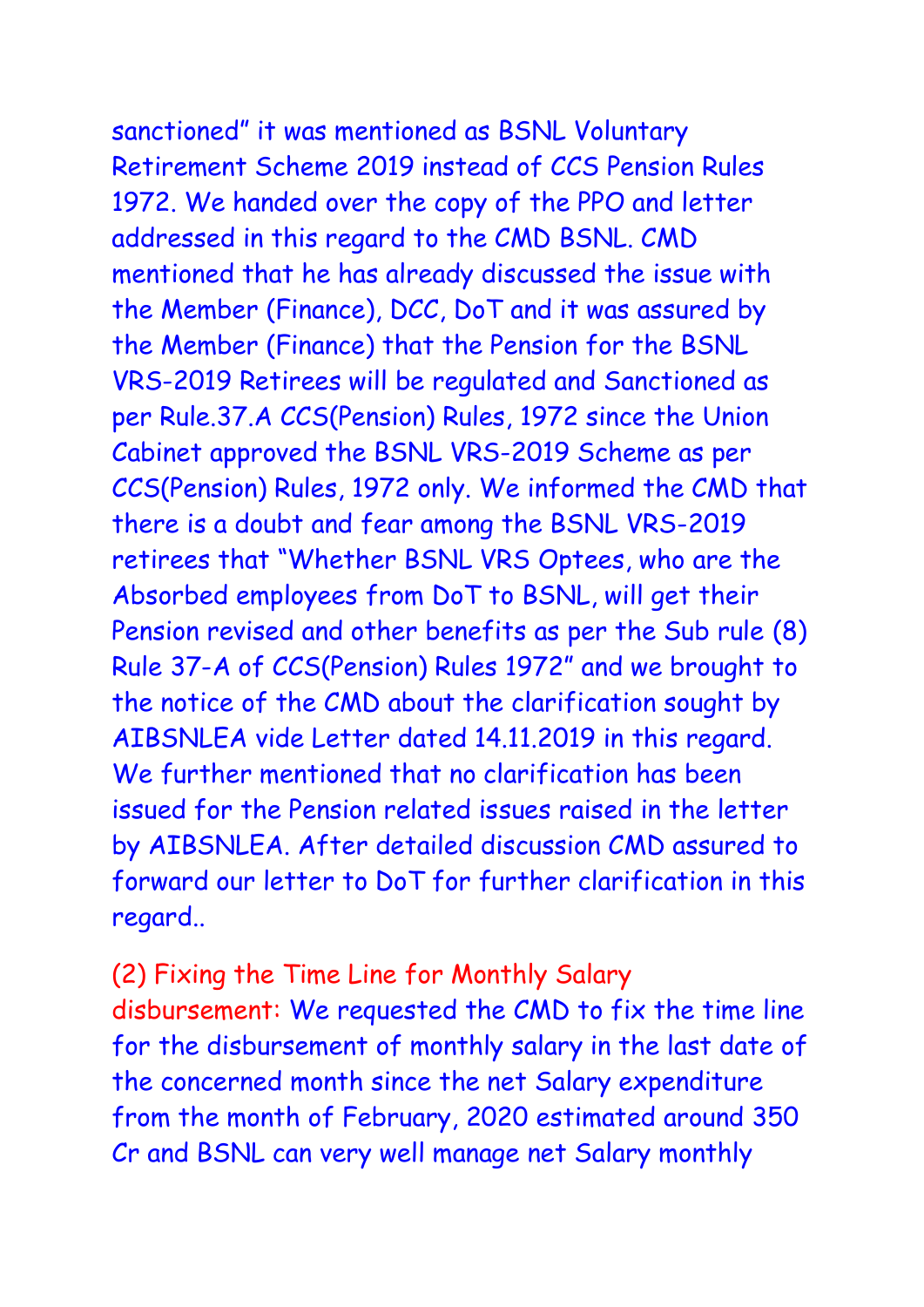expenditure from the monthly collection of around Rs.1300 Cr. CMD assured to consider the issue after the February, 2020 Salary disbursement.

(3)Formation of Quality Circle in BA, Circle & BSNL CO: We suggested that Quality Circle to be formed in BA, Circle & BSNL CO with the Officers from the Management side and the Associations and Unions representatives as members to review and monitoring the monthly/Quarterly revenue, Developmental activities, Revenue Assurance, Revenue Leakage and Faults etc., so as to maximise the Revenue for the better financial health of BSNL. CMD appreciated our concern in this regard and assured to look in to the matter.

## **27-02-2020**

Meeting with Director (Finance) BSNL Board:

Today GS, AGS and Auditor/CHQ met Director (Finance) and discussed regarding:

(1) Disbursement of Salary for the Month of January, 2020, Non-remittance of Society recoveries made from the salaries and Non-remittance of GPF recoveries made from the salaries of the working employees from the month of May,2019 onwards:We expressed our serious concern regarding the non-disbursement of Salary for the month of January, 2020 and Non-remittance of Society recoveries made from the salaries of VRS Optees and Non-remittance of GPF recoveries made from the salaries of the working employees since last 9 months. Director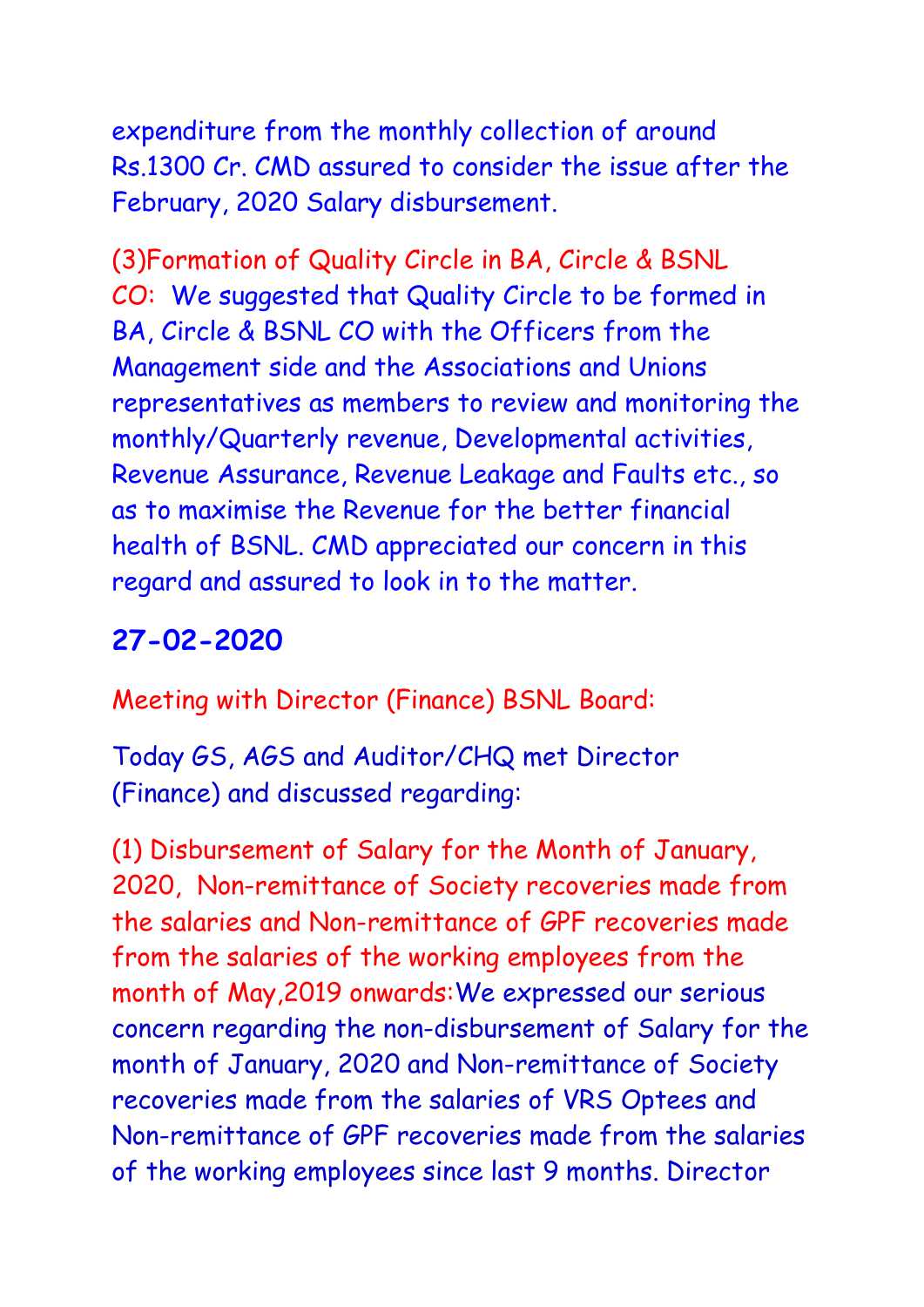(Finance) informed that BSNL Management released the payments in respect of MOU Bank Loan in respect of all the employees, Bank Interest, Capital and Maintenance exp. including Contract Labour payments from the Bank Loan obtained and from the daily collections. He further mentioned that our priority is remittance of Society recoveries made from the salaries of VRS Optees , January, 2020 Salary and remittance of GPF recoveries made from the salaries of the working employees. He further assured that January, 2020 Salary will be paid in the next week from the daily collections.

(2) Correction in the PPO issued to the BSNL VRS-2019 Retirees: We brought to the notice of Director (Fin) about the entires made in the Pension Payment Orders issued to the BSNL VRS -2019 Retirees by the concerned CCAs vide Sl.No.3, Section-2 under Part II, i.e., against the "Rules under which Pension is sanctioned" it was mentioned as BSNL Voluntary Retirement Scheme 2019 instead of CCS Pension Rules 1972. We handed over the copy of the PPO and letter addressed in this regard to the Director (Finance). Director (Finance) explained that the Pension for the BSNL VRS-2019 Retirees will be regulated and Sanctioned as per Rule.37.A CCS(Pension) Rules, 1972 and the Union Cabinet approved the BSNL VRS-2019 Scheme as per CCS(Pension) Rules, 1972 only. However he assured to take up the issue with the Member(Finance), DCC, DoT

(3) Extension of option for Pay Fixation in respect of JAOs (Departmental) (10% Quota) of 2010 Batch: GS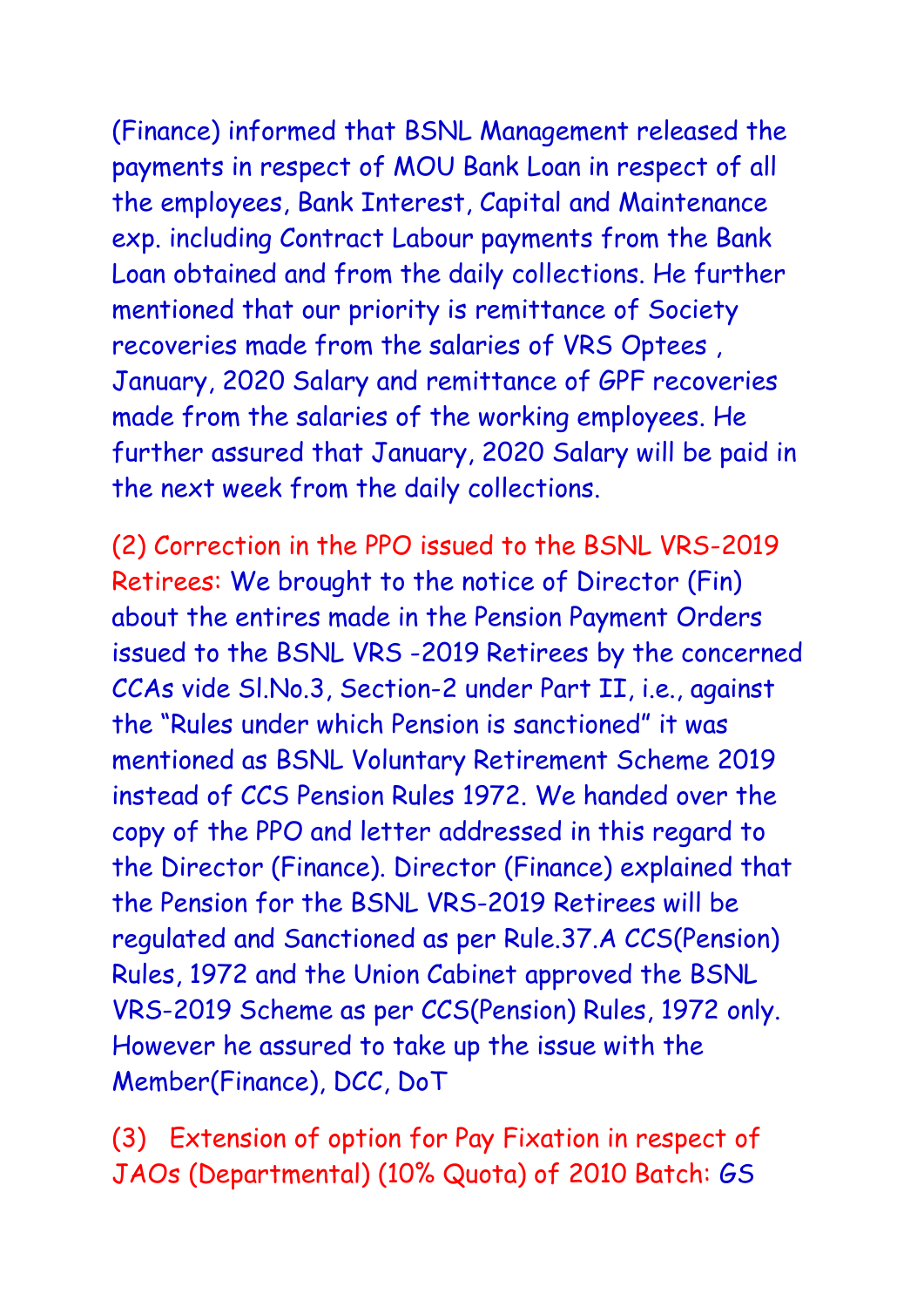handed over the letter to the Director(Finance) regarding request to issue amendment to BSNL CO letter No: 7- 4/2010-SEA-BSNL(Pt-I) Dated 24.07.2015 regarding the extension of option for Pay Fixation in respect of JAOs (Departmental) (10% Quota) of 2010 Batch as in the case of JAOs 40% quota (Deptl.) of the same batch. GS appraised the issue in detail to Director (Finance). After detailed discussion Director (Finance) assured to look into the matter.

(4)Immediate promotions to all the Grades and Streams considering the post VRS Scenario: Considering the huge vacuum created in almost all the Grades in many places to be filled up on immediate basis to maintain the BSNL Vast Network fault free. We requested to conduct the CPCs immediately to the various Cadres wherever no Court Cases are pending. We further pleaded that since the Executives are drawing higher Scales than their Substantive Post through TBU under EPP, so just by giving re-designation, promotions can be effected. We strongly oppose any local Look-after arrangements instead of Regular Promotions. Director (Fin.) mentioned that he will discuss the issue with the CMD BSNL and the Director (HR) and appropriate action will be taken soon.

# (5) Fixing the Time Line for Monthly Salary

disbursement: We requested the Director(Finance) to fix the time line for the disbursement of monthly salary in the last date of the concerned month since the net Salary expenditure from the month of February, 2020 estimated around 350 Cr and BSNL can very well manage net Salary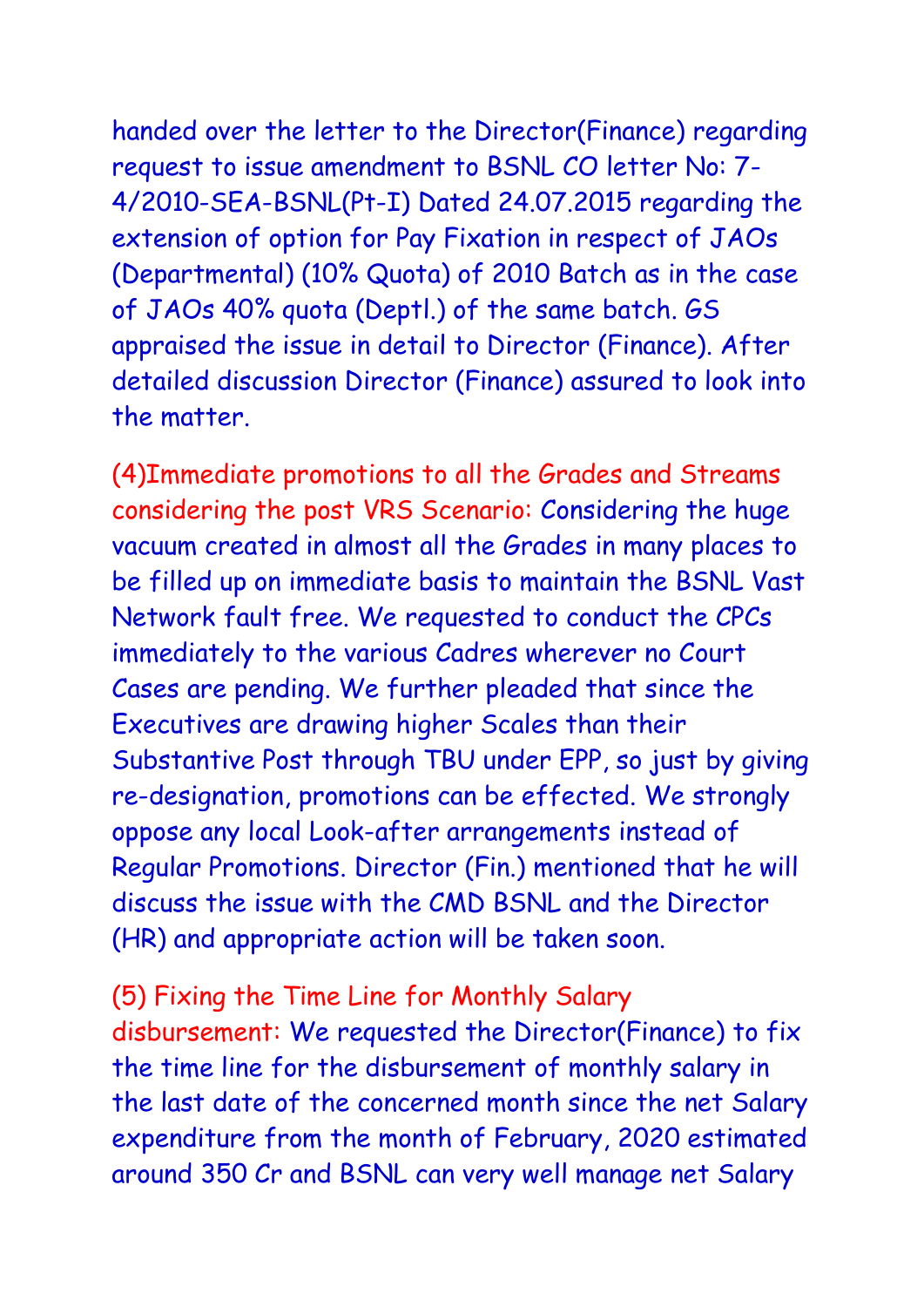monthly expenditure from the monthly collection of around Rs.1300 Cr. Director(Fin) assured to consider the issue after the February, 2020 Salary disbursement.

### **27-02-2020**

GS writes to Shri Anshu Prakash, IAS Secretary (Telecom) and Chairman DCC, DoT, Sanchar Bhawan regarding request Request for correction in the Pension Payment Order issued to the BSNLVRS -2019 Retirees . The contract of the contract of the Retire of the contract of the contract of the contract of the contract of the contract of the contract of the contract of the contract of the contract of the contract of the c for [letter>>>](http://www.aibsnleachq.in/DOT_270220.pdf)

## **26-02-2020**

**GS writes to** The PGM(Pers.) BSNL Corporate office, regarding

Representation received from Shri Debasish Das, DGM CM(L/A), HR No. 198602896 CTD Circle regarding Requirement of APARs and promotion to DGMT(Adhoc) <<<[<Click here for letter](PGMP_200225.pdf) >>>>

## **26-02-2020**

BSNL Corporate Office issued instructions regarding reversion from Accounts officer to parent Cadre i.e. Stenographer Group-III<sup><<</sup> Click here for letter>>>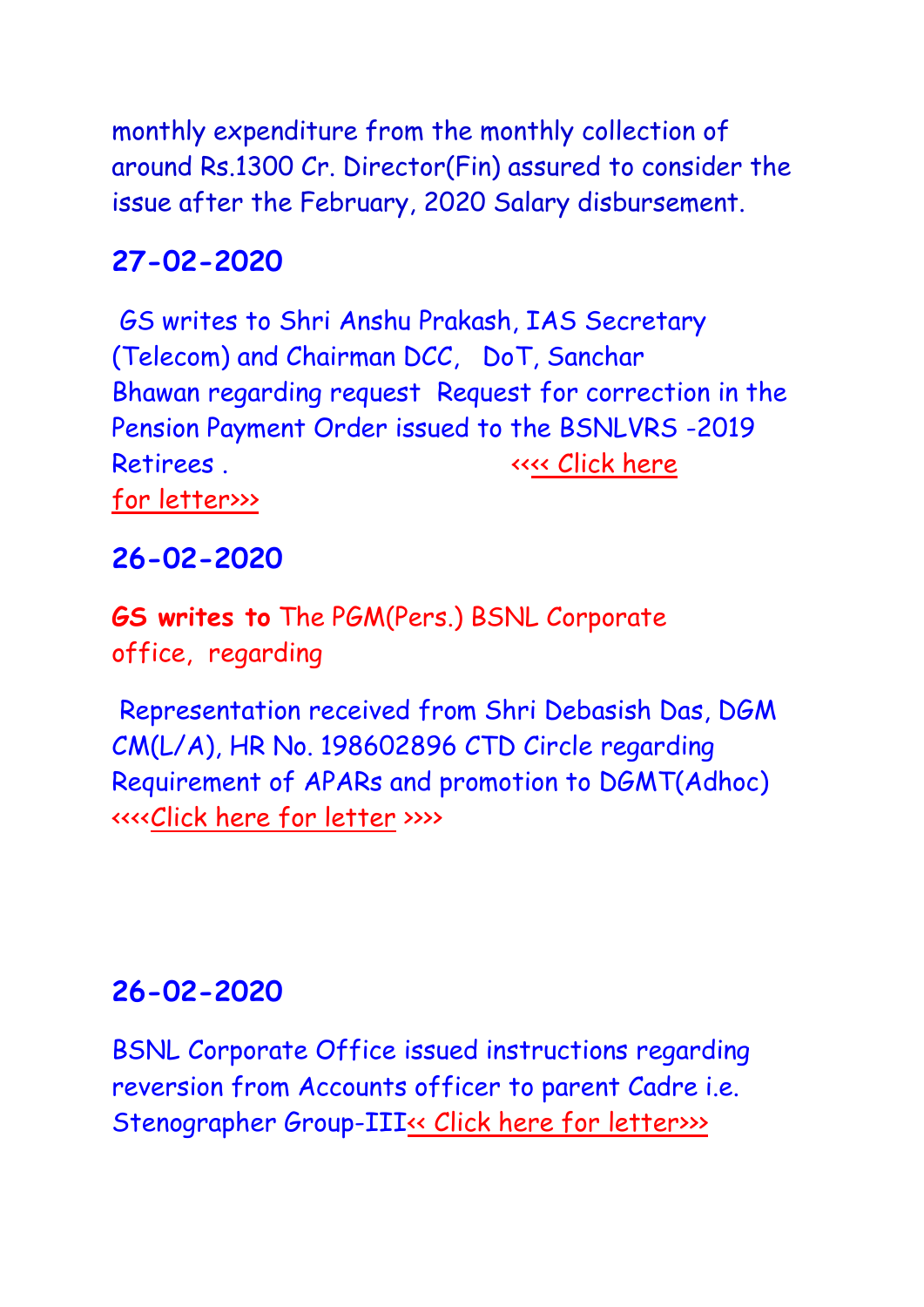BSNL Corporate Office issued instructions regarding finalization of plan on modalities with respect to merger of MTNL with BSN[L<< Click here for](http://www.aibsnleachq.in/merger%20of%20mtnl%20with%20bsnl.pdf) letter>>>

## **25-02-2020**

### **Meeting with Director (HR) BSNL Board:**

Today GS and Auditor/CHQ met Director (HR)in the presence of PGM (Pers.) and DGM(Pers) and discussed regarding:

(1) Immediate promotions to all the disciplines considering the huge vacuum created due to VRS-2019: Considering the huge vacuum created in almost all the Grades in many places the vacant posts are to be filled up on immediate basis to maintain the Vast BSNL Network fault free. We requested to conduct the CPCs immediately to the various Cadres wherever no Court Cases are pending by relaxing the eligibility conditions as one time measure wherever required. We further pleaded that since the Executives are drawing higher Scales than their Substantive Post through TBU under EPP, so just by giving re-designation, promotions can be effected. We requested the Director (HR) to evolve a Policy for giving Promotions by giving designation change wherever required instead of Look after arrangement. Director (HR) after detailed discussion accepted our suggestions and assured that the Management will find out the solution shortly.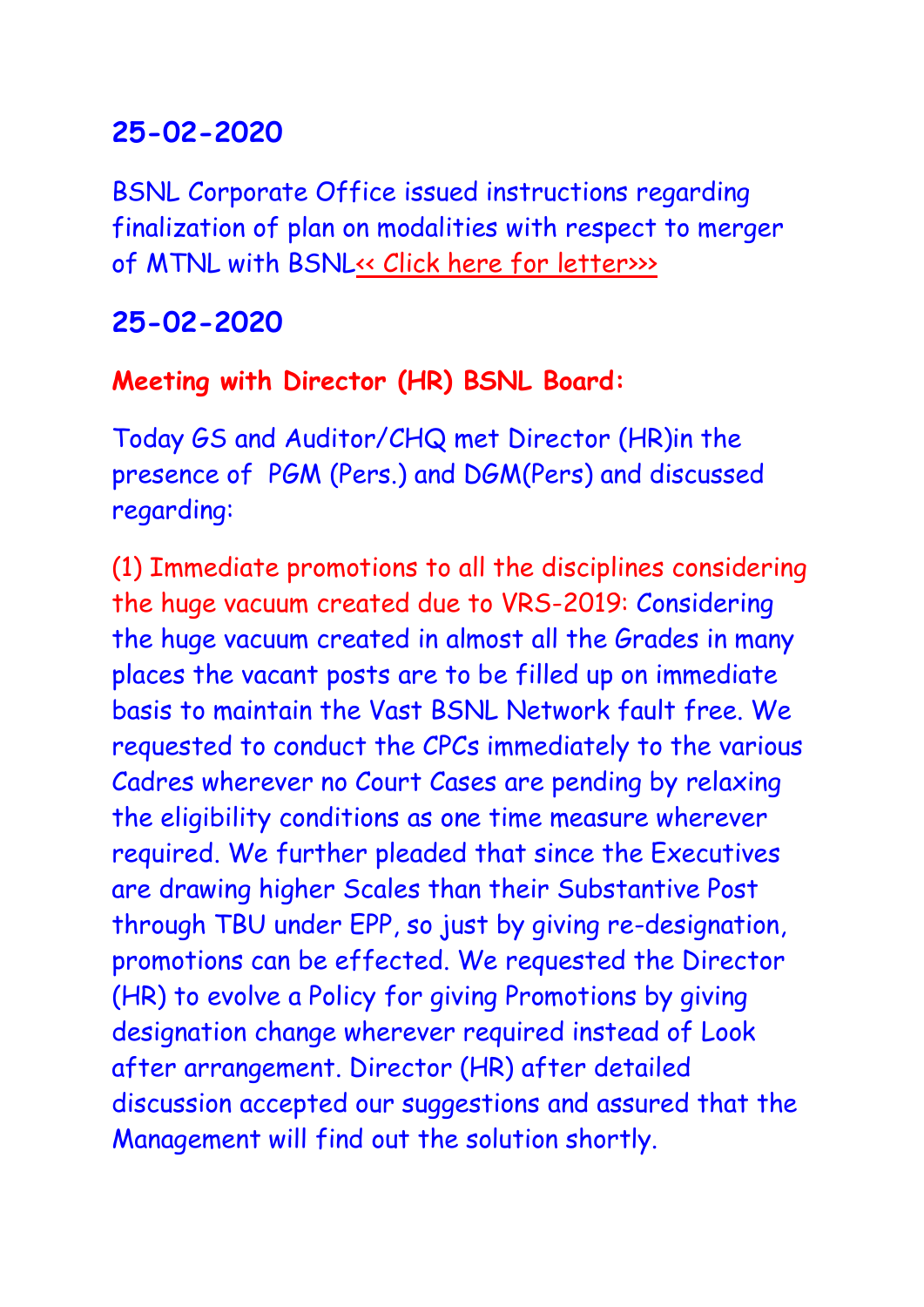(2) Extension of option for Pay Fixation in respect of JAOs (Departmental) (10% Quota) of 2010 Batch: GS handed over the letter to the PGM (Pers.) regarding request to issue amendment to BSNL CO letter No: 7- 4/2010-SEA-BSNL(Pt-I) Dated 24.07.2015 regarding the extension of option for Pay Fixation in respect of JAOs (Departmental) (10% Quota) of 2010 Batch as in the case of JAOs 40% quota (Deptl.) of the same batch. Director (HR) assured to looked into.

(3) Request transfer cases in the Cadre of DGM(T)/AO/SDE:- We requested to consider the request transfer cases in the Cadre of DGM(T)/SDE/AO etc., He assured to look into the matter.

(4) Casting of SDE seniority list No.9 for DE(T ) Promotions: We requested for the early issuance of list No 9 of SDE Seniority list. In this regard, we suggested that the provisional Seniority should be prepared as per the judgment pronounced by Hon'ble CAT Chandigarh, dated 25.08.2009, upheld by the Hon'ble High Court of Punjab and Haryana and also by the Apex Court (3 Judges Bench) on the basis of date of joining i.e., in respect of SDEs promoted up to 28.08.2015. We handed over the representations received various Circles regarding the recasting the Seniority List .9 on the basis of date of joining in pursuance with the Judgement of Hon'ble CAT Chandigarh, dated 25.08.2009. After detailed discussion, Director (HR) assured that the provisional Seniority List No 9 will be prepared after obtaining Legal Opinion.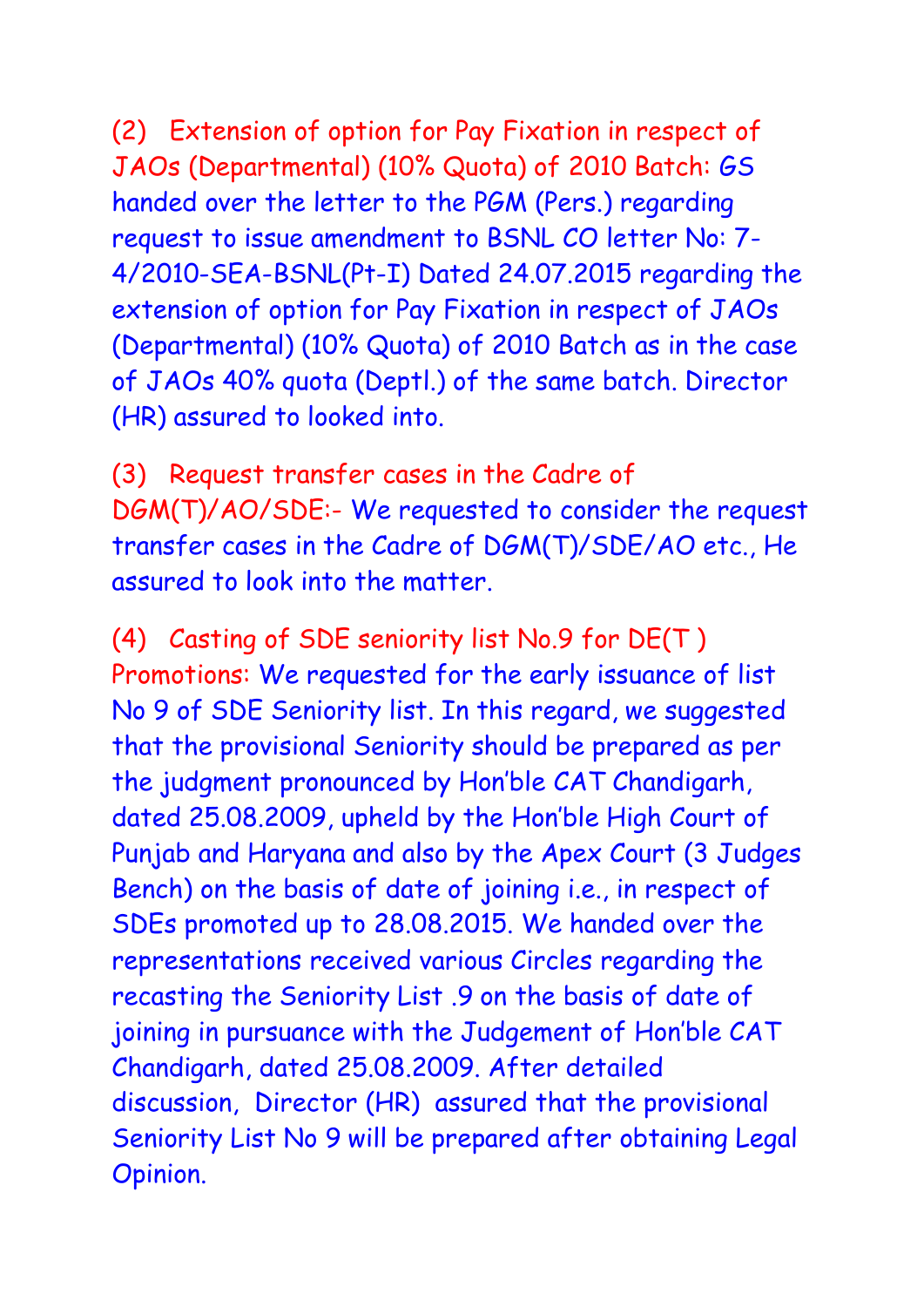(5) Review the decision for the reversion of SDEs to JTOs:- We requested Director(HR) to review the decision for reversion of about 30 SDEs of 2001 recruited JTO batch promoted through LDCE 2007 passed and not to oppose the Review Petition filed in the Hon'ble Madras High Court against the reversion of SDE(T). We further pleaded that the case may be reviewed sympathetically and should be revisited w.r.t. the Stay Order from the Hon'ble CAT Madras on reversion and as per SDE-RR Column 12, Clause 5. Director (HR) assured that the issue will be settled in this week after consultation with the Legal Cell.

## **24-02-2020**

Details of the talks held between the CMD BSNL and the AUAB today.

The AUAB leaders were invited for talks by the CMD BSNL today. Com.P.Abhimanyu, GS, BSNLEU & Convenor, Com.Chandeswar Singh, GS, NFTE & Chairman, Com. S Siva Kumar, GS AIBSNLEA, Com.K.Sebastin, GS, SNEA, Com.B.C. Pathak, Treasurer, FNTO, Com.Suresh Kumar, GS, BSNL MS and Com.H.P. Singh, GS, BSNLOA, participated in the discussion. Shri Arvind Vadnerkar, Director (HR) and Shri A.M.Gupta, GM (SR) were also present. Shri P.K. Purwar, CMD BSNL explained about the steps being taken by the Management for the maintenance of services after VRS and the efforts being taken for the monetization of assets. As regards the launching of BSNL's 4G service, he was not able to give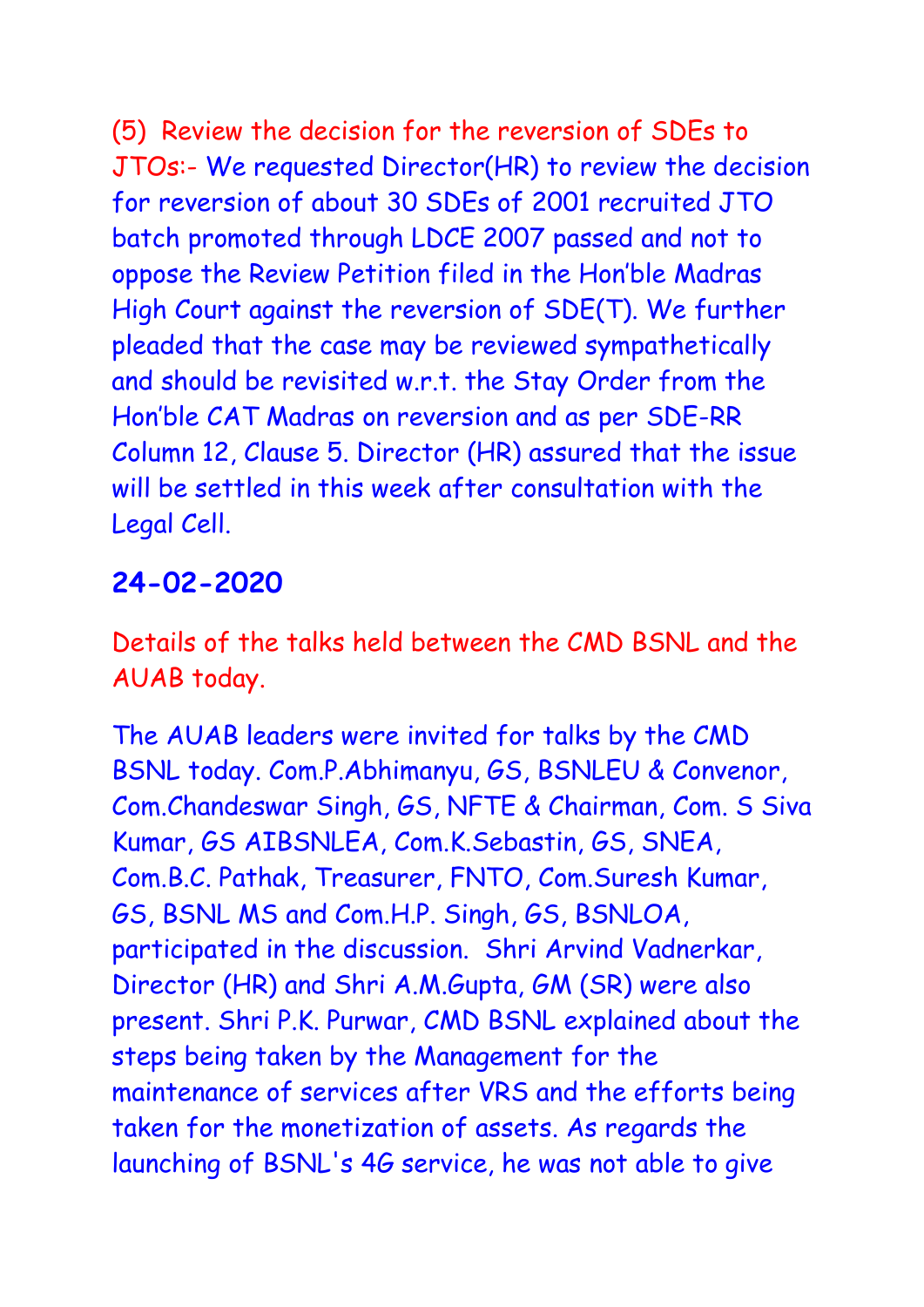any time line. He assured that all efforts are being taken to redress the grievances of the serving employees. The AUAB leaders expressed their serious concern over the delay in the launching of 4G service. They urged upon the CMD BSNL for immediate payment of the salary, contract workers wages and remittance of the deductions made from the salaries of the employees, to the concerned organizations. They also pointed out the lack of liaison between the AUAB and the Management on the question of improvement of services. Finally, the AUAB leaders also told the CMD BSNL that the Management should give up it's intolerance even for peaceful agitations like Dharna, Hunger strike, etc. The CMD BSNL assured that the concerns of the AUAB would be taken care of.

### **24-02-2020**

Hunger Strike Programme was conducted today at Telephone Bhavan at the call of AUAB/CTD .Our members took part in befitting manner. On behalf of AIBSNLEA/CTD, Com.Subhasis Mitra,CS, Com.Satyajit Bhattacharjee,ACS, Com.Arindam Roy OS addressed the gathering. CS in his speech told about the policy of the Govt. to abolish the PSUs. He also told that we should realise the politics behind it and as a part of working class organise vehement protest against the sinister attempt of the Govt. Finally,before concluding CS specifically mentioned that under the leadership of AUAB we will try to forge unity for this purpose.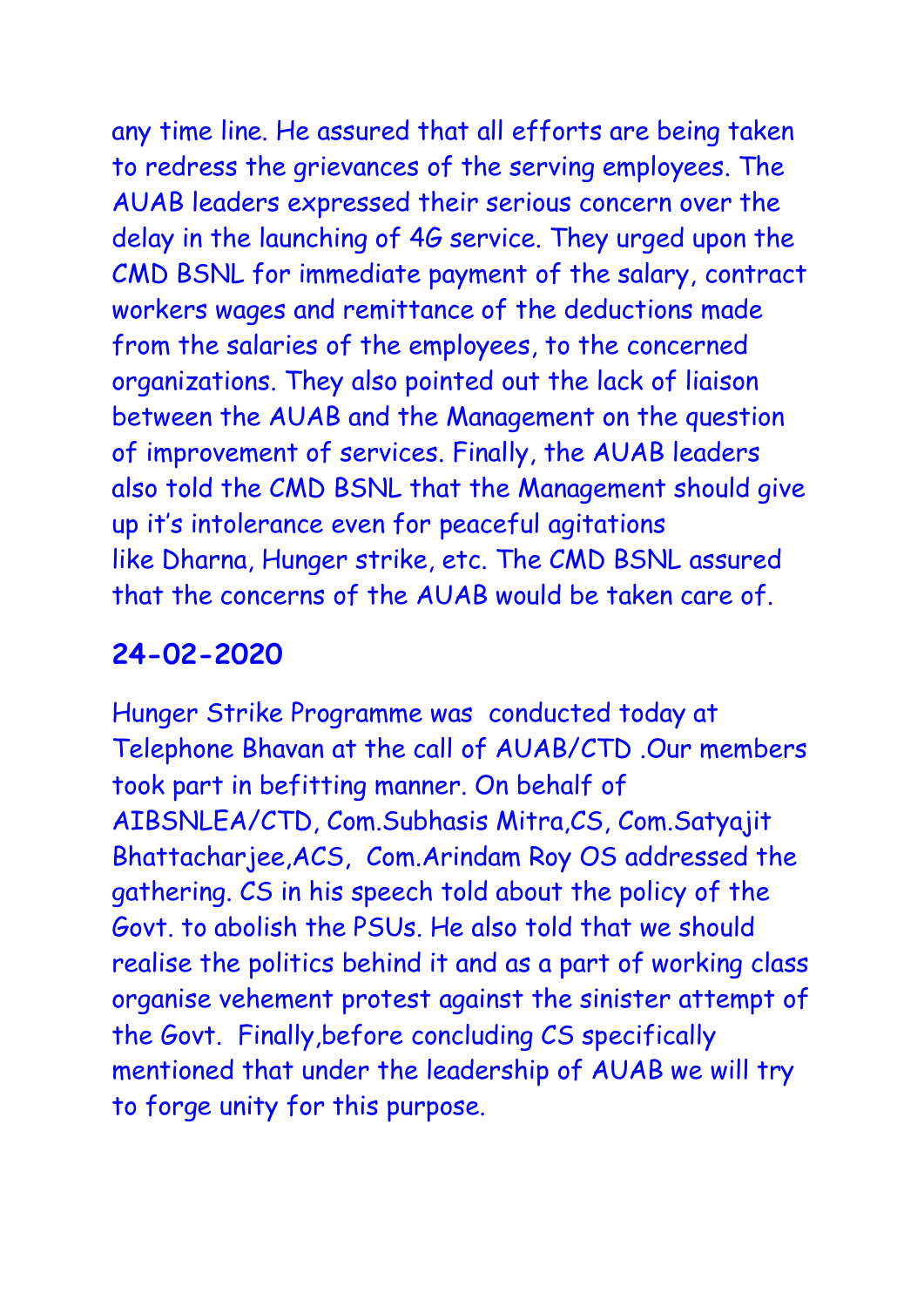

AUAB decides to powerfully organise the Hunger Strike on 24.02.2020, at the Corporate Office, Circle and SSA headquarters.

A meeting of the AUAB was held today. The meeting reviewed the developments in connection with the notice for agitation, already issued by the AUAB, demanding settlement of the grievances of the employees, as well as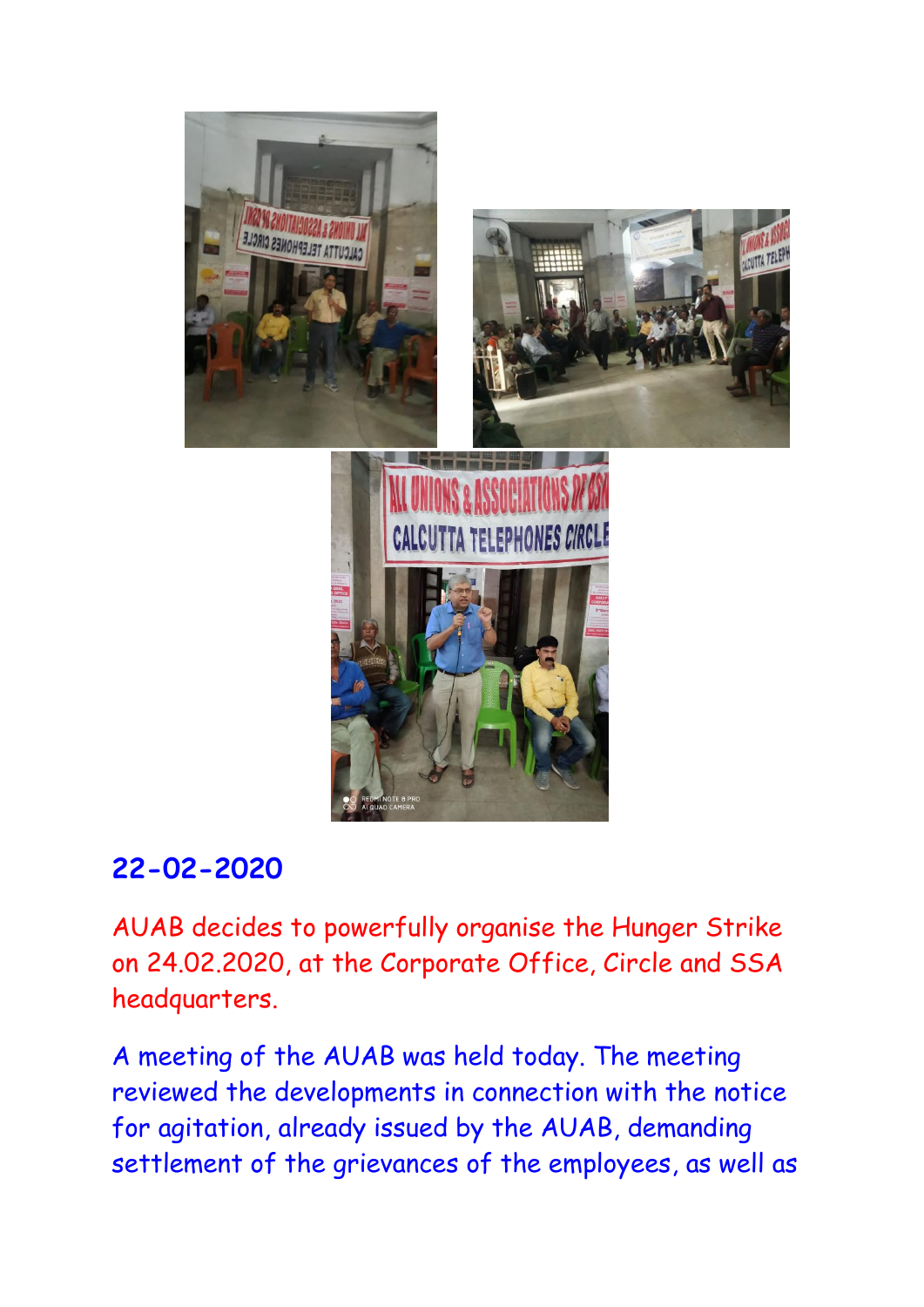the revival of BSNL. The meeting observed that, the Management is not prepared to settle even the barest minimum of the demands, i.e., payment of salary, as well as the immediate remittance of the deductions already made from the Salaries of the employees, on account of GPF, Bank Loan EMI, Society dues, LIC premium, Union / Association Subscription amount, etc., to the concerned organisations. Further, the meeting also noted with regrets that, except retrenching around 80,000 employees under VRS, the BSNL Management has not taken any step for the revival of BSNL, as envisaged in the Revival Plan approved by the Union Cabinet on 23.10.2019, including the launching of BSNL's 4G service.

Hence, after detailed discussion, the meeting unanimously decided to powerfully organise the hunger strike programme on 24.02.2020.

**All the CHQ Office Bearers, District Secretaries, Circle Office bearers and CWC Members are requested to co-ordinate with the constituent Unions/Associations of AUAB and make the Programme a grand Success.**

### **21-02-2020**

CENTRAL ADMINISTRATIVE TRIBUNAL PRINCIPAL BENCH, New Delhi, pronounced Judgement in OA No.892/2016 (AIBSNLEA Vs BSNL) AND OA No.1867/2016 on 5<sup>th</sup> January 2020 regarding the fixation of Pay under F.R.22(1)(a)(i) in respect of erstwhile Officiating JTOs. **[<<<Click here for the Judgement>>](http://www.aibsnleachq.in/PCAT_ORDER_892.pdf)>**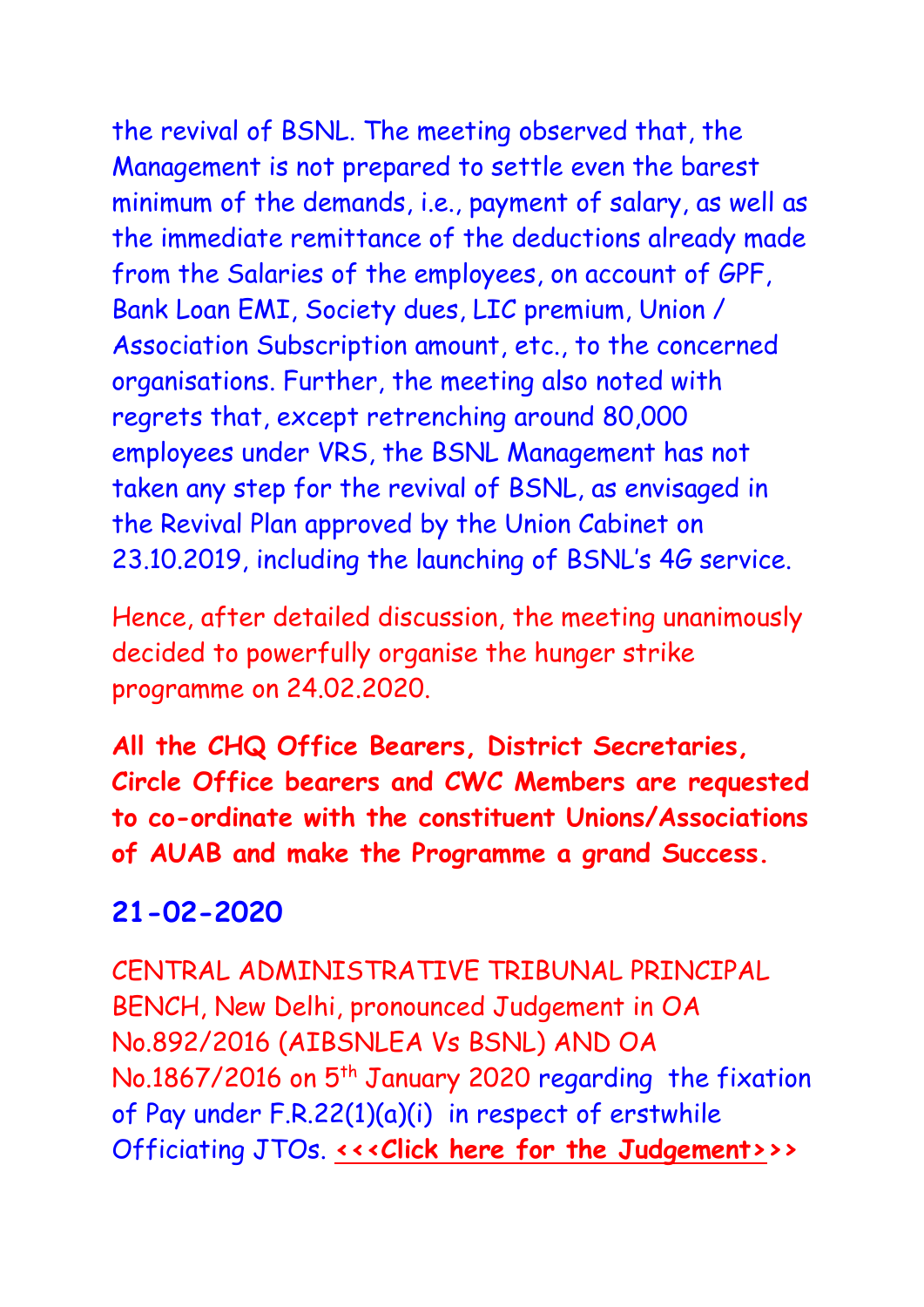**Hearty Congratulations! BSNL CO issued Promotion and Posting orders of the Executives in the Grade of DGM(T) of Telecom Operation Stream on Purely Adhoc basis for 195 number of AGM Level Executives.<<<Click** [here for order>>>](http://www.aibsnleachq.in/PRMN%20ORDER-DGM.pdf) [ANNEX-1,](http://www.aibsnleachq.in/PRMN%20ORDER-DGM-ANX1.pdf) [ANNEX-2,](http://www.aibsnleachq.in/PRMN%20ORDER-DGM-ANX-2.pdf) [ANNEX-](http://www.aibsnleachq.in/PRMN%20ORDER-DGM-ANX-3.pdf)[3](http://www.aibsnleachq.in/PRMN%20ORDER-DGM-ANX-3.pdf) & [ANNEX-4.](http://www.aibsnleachq.in/PRMN%20ORDER-DGM-ANX-4.pdf)

## **20-02-2020**

Meeting with PGM (Pers.) BSNL CO:

Today GS, AGS (F), Auditor/CHQ and Advisor (HQ) met PGM (Pers.) and discussed regarding:

1) Immediate promotions to all the disciplines considering the huge vacuum created due to VRS-2019: Considering the huge vacuum created in almost all the Grades in many places the vacant posts are to be filled up on immediate basis to maintain the Vast BSNL Network fault free. We requested to conduct the CPCs immediately to the various Cadres wherever no Court Cases are pending. We further pleaded that since the Executives are drawing higher Scales than their Substantive Post through TBU under EPP, so just by giving re-designation, promotions can be effected. We requested the PGM (Pers.) to evolve a Policy for giving Promotions by giving designation change wherever required instead of Look after arrangement. PGM (Pers.) mentioned that he has already discussed the issue with Director (HR) and CMD BSNL. However, he assured that the Management will find out the solution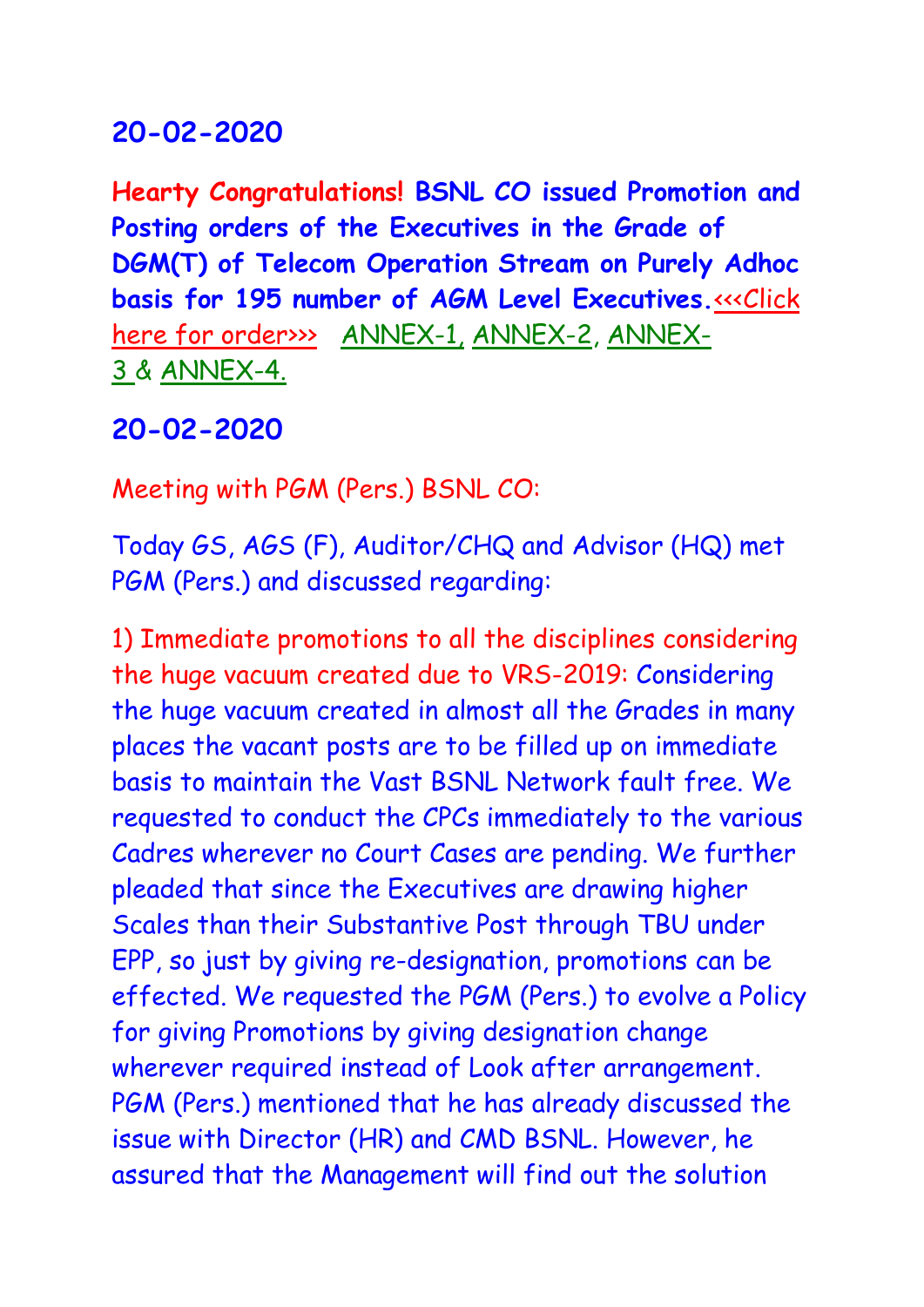soon after the approval of the Restructuring Plan by the BSNL Board.

(2) Extension of option for Pay Fixation in respect of JAOs (Departmental) (10% Quota) of 2010 Batch: GS handed over the letter to the PGM (Pers.) regarding request to issue amendment to BSNL CO letter No: 7- 4/2010-SEA-BSNL(Pt-I) Dated 24.07.2015 regarding the extension of option for Pay Fixation in respect of JAOs (Departmental) (10% Quota) of 2010 Batch as in the case of JAOs 40% quota (Deptl.) of the same batch. He assured to consider the case.

(3) Request transfer cases in the Cadre of DGM(T)/AO/SDE:- We requested to consider the request transfer cases in the Cadre of DGM(T)/SDE/AO etc., He assured to look into the matter.

(4) Casting of SDE seniority list No.9 for DE (T ) Promotions: We requested for the early issuance of list No 9 of SDE Seniority list. In this regard, we suggested that the provisional Seniority should be prepared as per the judgment pronounced by Hon'ble CAT Chandigarh, dated 25.08.2009, upheld by the Hon'ble High Court of Punjab and Haryana and also by the Apex Court (3 Judges Bench) on the basis of date of joining i.e., in respect of SDEs promoted up to 28.08.2015. The matter was discussed in detail and the PGM (Pers.) assured that the provisional Seniority List No 9 will be prepared as per the Judgement pronounced by the Hon'ble CAT Chandigarh.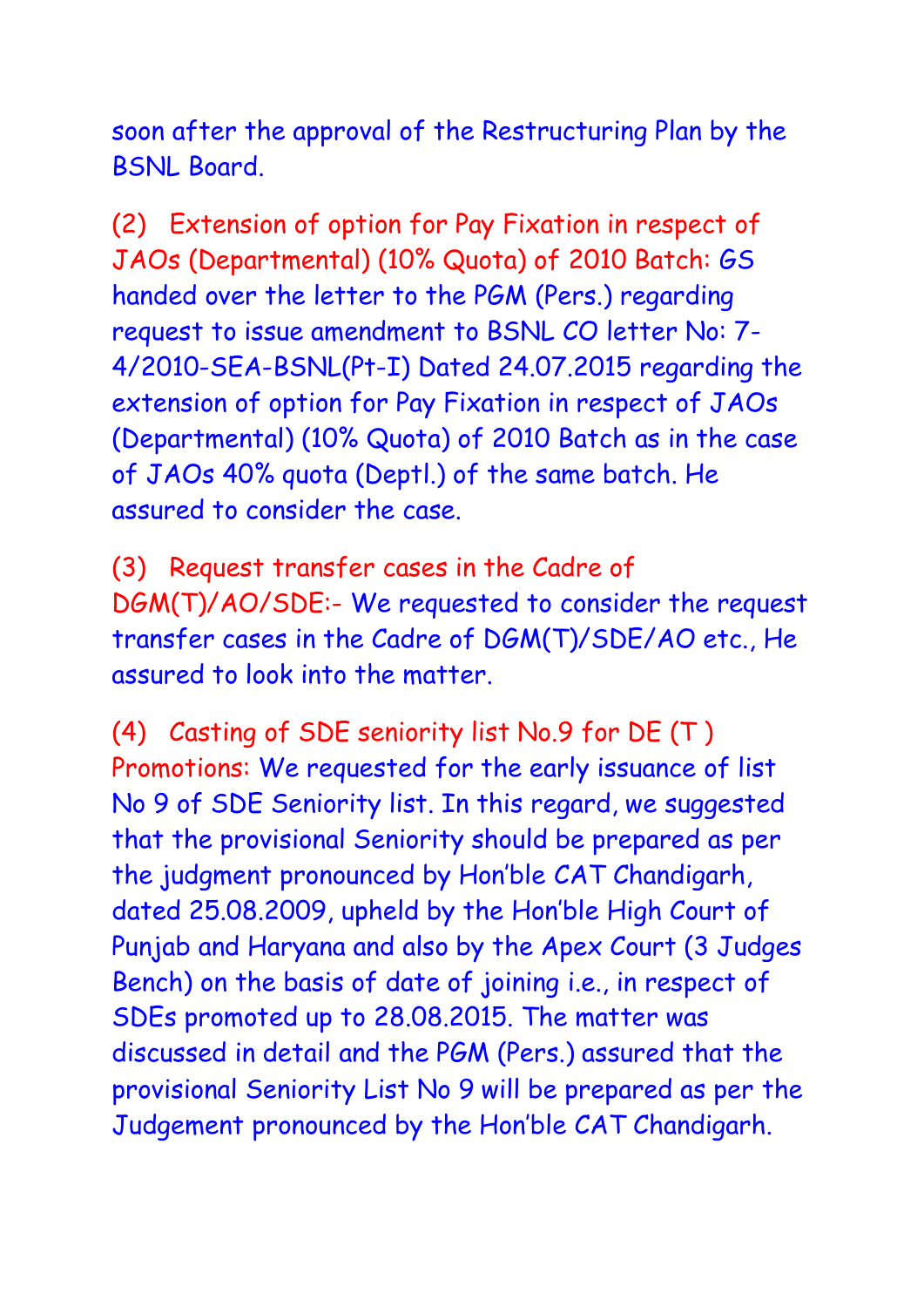(5) Review the decision for the reversion of SDEs to JTOs:- We requested PGM (Pers.) to review the decision for reversion of about 30 SDEs of 2001 recruited JTO batch promoted through LDCE 2007 passed and not to oppose the Review Petition filed in the Hon'ble Madras High Court against the reversion of SDE(T). We further pleaded that the case may be reviewed sympathetically and should be revisited w.r.t. the Stay Order from the Hon'ble CAT Madras on reversion and as per SDE-RR Column 12, Clause 5. PGM (Pers.) mentioned that the case has been sent to Legal Wing for the Legal Opinion.

# **19-02-2020**

Meeting with Director (Finance) BSNL Board:

Yesterday on 18.02.2020 GS and AGS met Director (Finance) and discussed regarding:

1) Disbursement of salary for the Month of Jan., 2020 and the Non-remittance of recoveries made from the salaries of VRS Optees: We expressed our serious concern regarding the non-disbursement of Salary for the month of January, 2020 and Non-remittance of recoveries made from the salaries of VRS Optees viz. MOU Bank Loan, Society etc., Director (Finance) informed that BSNL Management is trying their best to obtain the Loans from various banks. However, he assured that the payments in respect of MOU Bank Loan, Society, Maintenance exp. and Contract Labour payments will be paid from the day-to-day collections.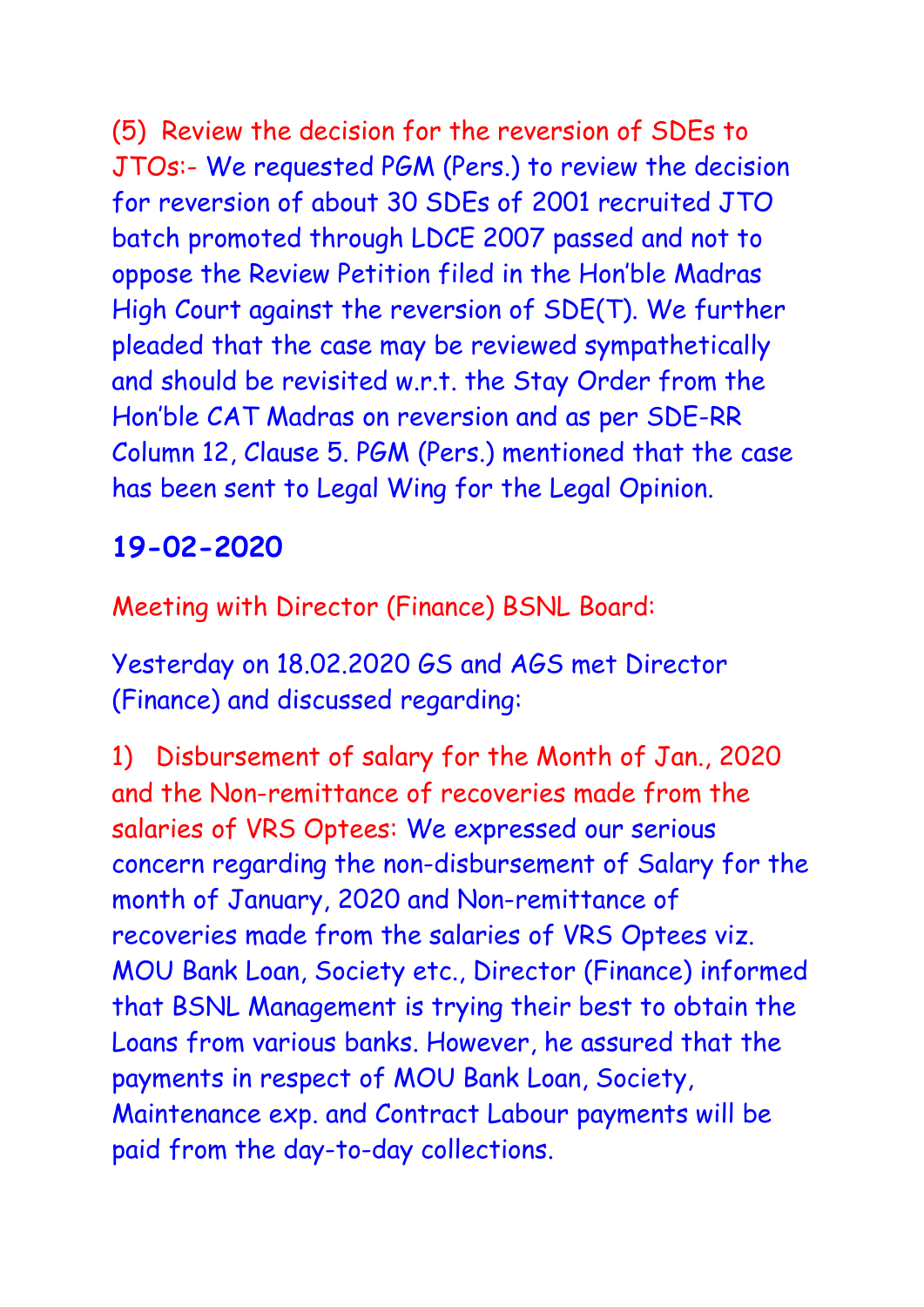2) Non remittance of the GPF deductions made from the Salaries of the BSNL employees, who retired on 31.01.2020 on Superannuation: We brought to the notice of Director (Finance) regarding Non remittance of the GPF deductions made from the Salaries of the BSNL employees, who retired on 31.01.2020 on Superannuation from the month of May' 2019 to Oct' 2019 to the concerned CCAs resulting in non-settlement of GPF final payment. Director (Fin.) immediately spoken to Sr.GM (CBB) over phone and directed to release the payment immediately.

3) Immediate promotions to all the Grades and Streams considering the post VRS Scenario: Considering the huge vacuum created in almost all the Grades in many places to be filled up on immediate basis to maintain the BSNL Vast Network fault free. We requested to conduct the CPCs immediately to the various Cadres wherever no Court Cases are pending. We further pleaded that since the Executives are drawing higher Scales than their Substantive Post through TBU under EPP, so just by giving re-designation, promotions can be effected. We strongly oppose any local Look-after arrangements instead of Regular Promotions. Director (Fin.) mentioned that he will discuss the issue with the CMD BSNL and the Director (HR) and appropriate action will be taken soon.

# **19-02-2020**

Meeting with Sr.GM (Estt.) BSNL CO: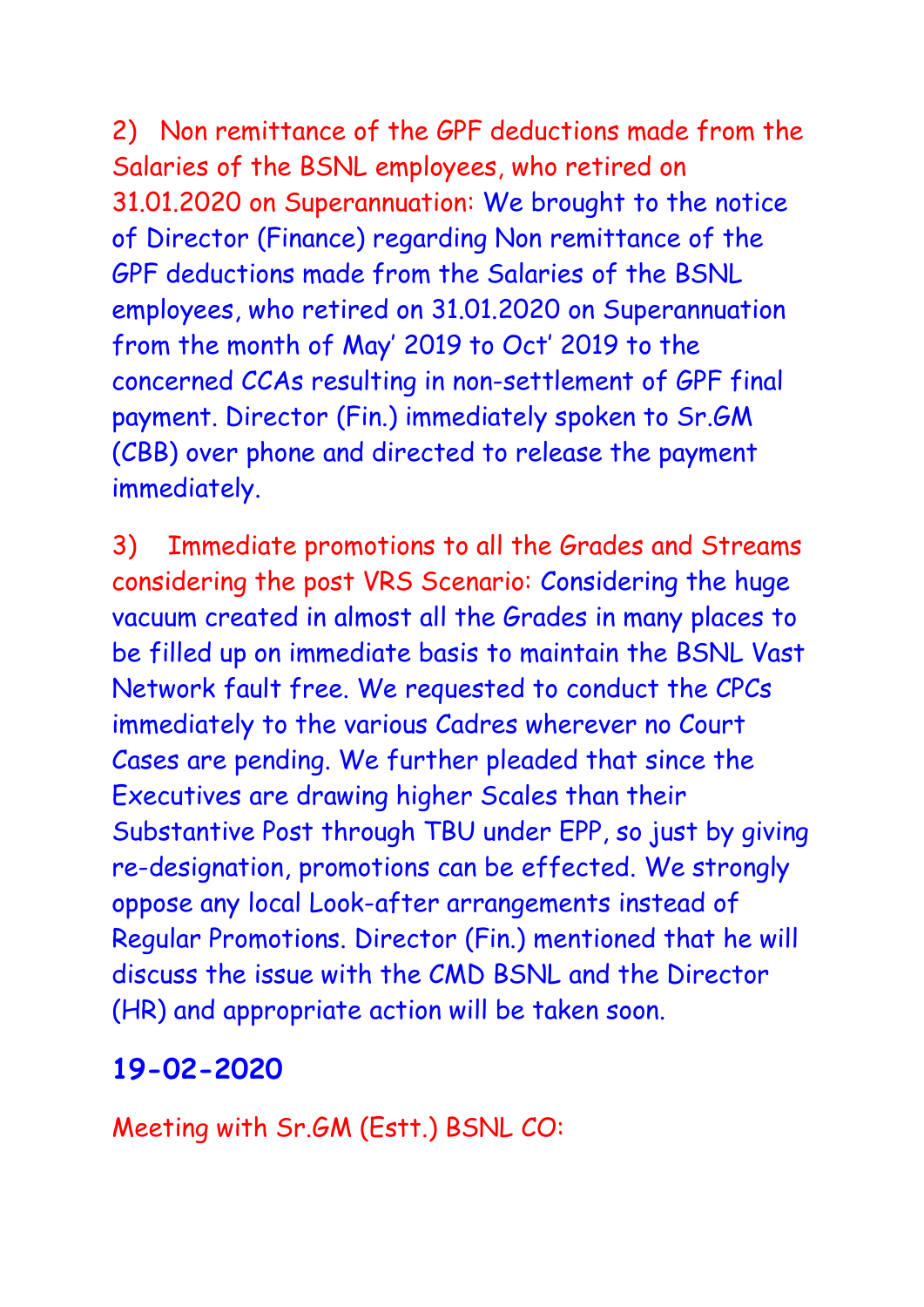Today GS, AGS (F) and Advisor (HQ) met Sr.GM (Estt.) and discussed regarding:

(1) Extension of option for Pay Fixation in respect of JAOs (Departmental) (10% Quota) of 2010 Batch: We requested to issue amendment to BSNL CO letter No: 7- 4/2010-SEA-BSNL(Pt-I) Dated 24.07.2015 regarding the extension of option for Pay Fixation in respect of JAOs (Departmental) (10% Quota) of 2010 Batch as in the case of JAOs 40% quota (Deptl.) of the same batch. In this regard, GS handed over the letter to the Sr.GM (Estt.). After detailed discussion, he assured to consider the case for JAOs 10% quota also.

(2) Review the decision of CVO against the Personal Court Cases:- Sr.GM (Estt.) assured to pursue the case with the DoT through Director (HR). As soon as the clarification is received from DoT, necessary orders will be issued.

### **19-02-2020**

Meeting with Sr.GM (CBB) BSNL CO:

Today GS, AGS, Advisor (HQ) and Auditor/CHQ met Sr.GM(CBB) and discussed regarding:

Non remittance of the GPF deductions made from the Salaries of the BSNL employees, who retired on 31.01.2020 on Superannuation:- About the remittance of GPF deductions made from the Salaries of the BSNL employees, who retired on 31.01.2020 on Superannuation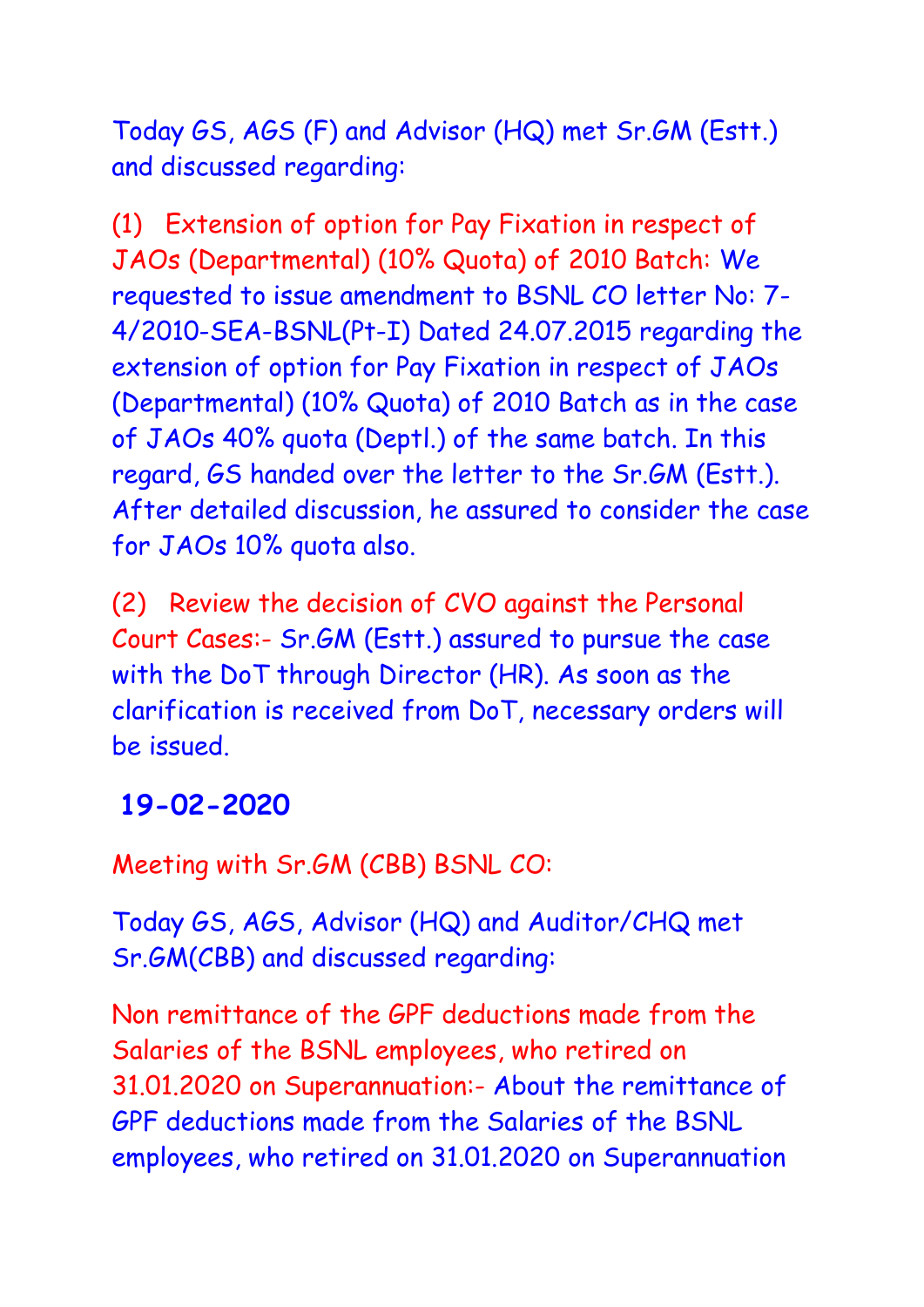from the month of May' 2019 to Oct' 2019 to the concerned CCAs, Sr.GM(CBB) informed that as per the instructions of CMD BSNL and Director (Finance), necessary instructions has been issued to the ERP Core Team to process the cases for payment and the funds will be released soon accordingly.

Regarding other recoveries made from the Salaries of VRS Optees viz. MOU Bank Loan, Society and SAB Contribution etc., Sr.GM (CBB) informed that the MOU Bank Loan recoveries, LIC recoveries up to Jan., 2020 and also some funds towards Contract Labour payments and Mtce., exp., have been released.

Regarding remittance of SAB Contribution in respect of VRS optees, Sr.GM(CBB) assured that it will be released shortly.

**The Sr.GM (CBB) further mentioned that the Society recoveries made from the Salaries of VRS optees will be remitted very shortly and VRS optees will not face any hardship further.**

### **19-02-2020**

#### **GS Writes to**

The Director (HR) BSNL Board regarding **Request for extension of option for Pay Fixation in respect of JAOs (Departmental) (10% Quota) of 2010 Batch.** «<< Click [here for letter>>>](http://www.aibsnleachq.in/Lr%20to%20Dir%20HR%20JAO%2010%25.pdf)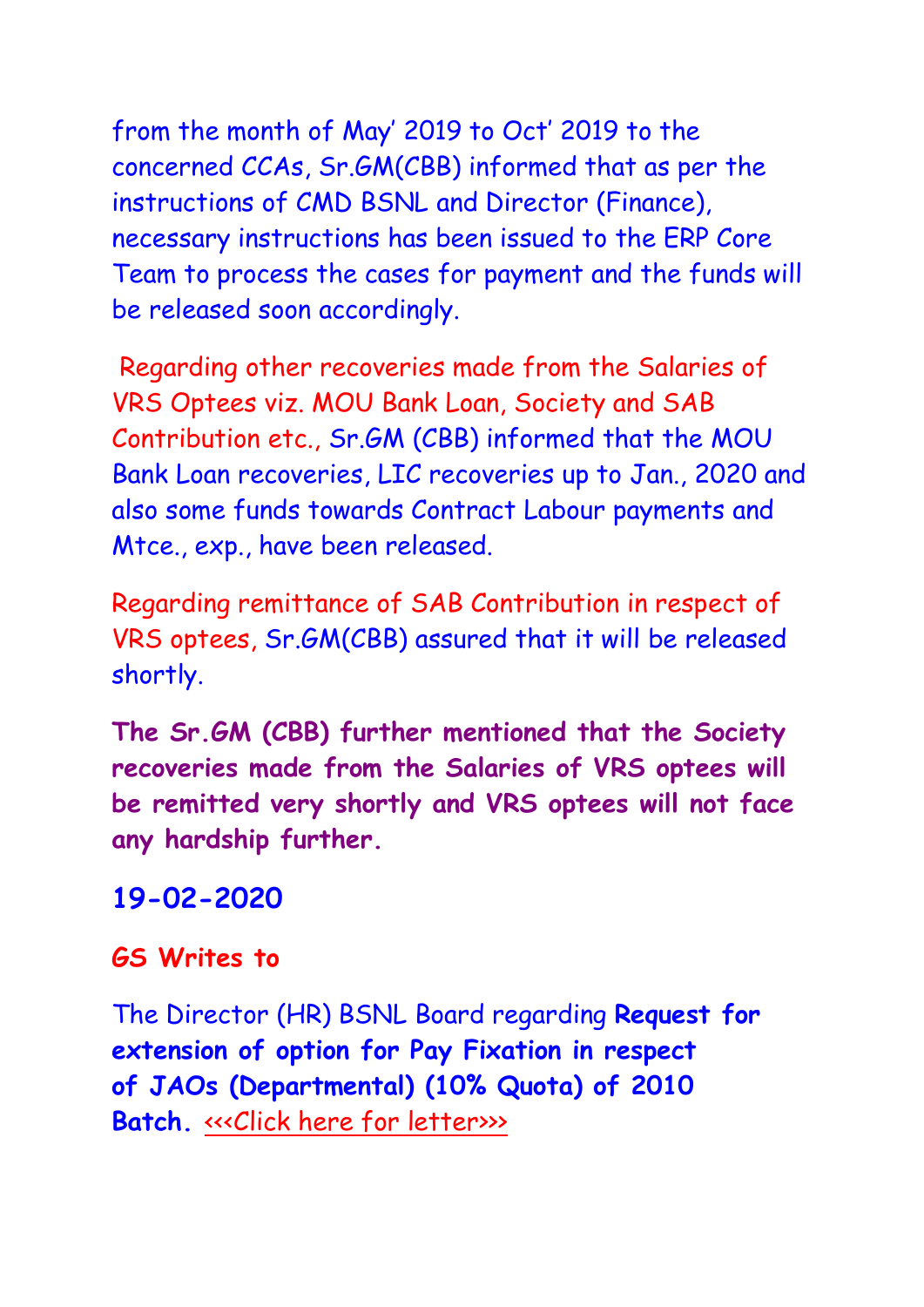### **GS Writes to**

Shri.P.K. Purwar**,** CMD BSNL regarding **Non-remittance of the GPF deductions made from the Salaries of the BSNL employees, who retired on 31.01.2020 on Superannuation, from the month of May' 2019 to Oct' 2019 to the concerned CCAs. <<< Click here for letter>>>** 

## **17-02-2020**

GS Writes to Shri P. K. Purwar, CMD BSNL regarding request for Promotion in all Streams/Grades in BSNL on 'Regular Basis' instead of 'Look After arrangement' from among the Executives already working in Higher Scales without any financial implications- «<< Click here for [letter>>>](http://www.aibsnleachq.in/ltr%20to%20CMD%20promotions.pdf)

## **16-02-2020**

BSNL Corporate Office issued guidelines for annual renewal of GTI Scheme w.e.f. 01.03.2020 Window will be opened in ERP from 12.02.2020 to 17.02.2020 for change of option (i) for new entry or (ii) for withdrwal [<<< Click](http://www.aibsnleachq.in/GTI%20Renew050220.pdf)  [here for](http://www.aibsnleachq.in/GTI%20Renew050220.pdf) letter>>>

## **16-02-2020**

DoT issued [Guidelines](http://www.sneaindia.com/files/Important%20Circulars/BSNL%20-%20Organisation%20%20restructuring/Merger%20of%20non%20territorial%20circles%20-%20Guidelines%20reg%2010-02-20.pdf) for Special dispensation for payment Provisional Pension for all BSNL and MTNL VRS 2019 retirees.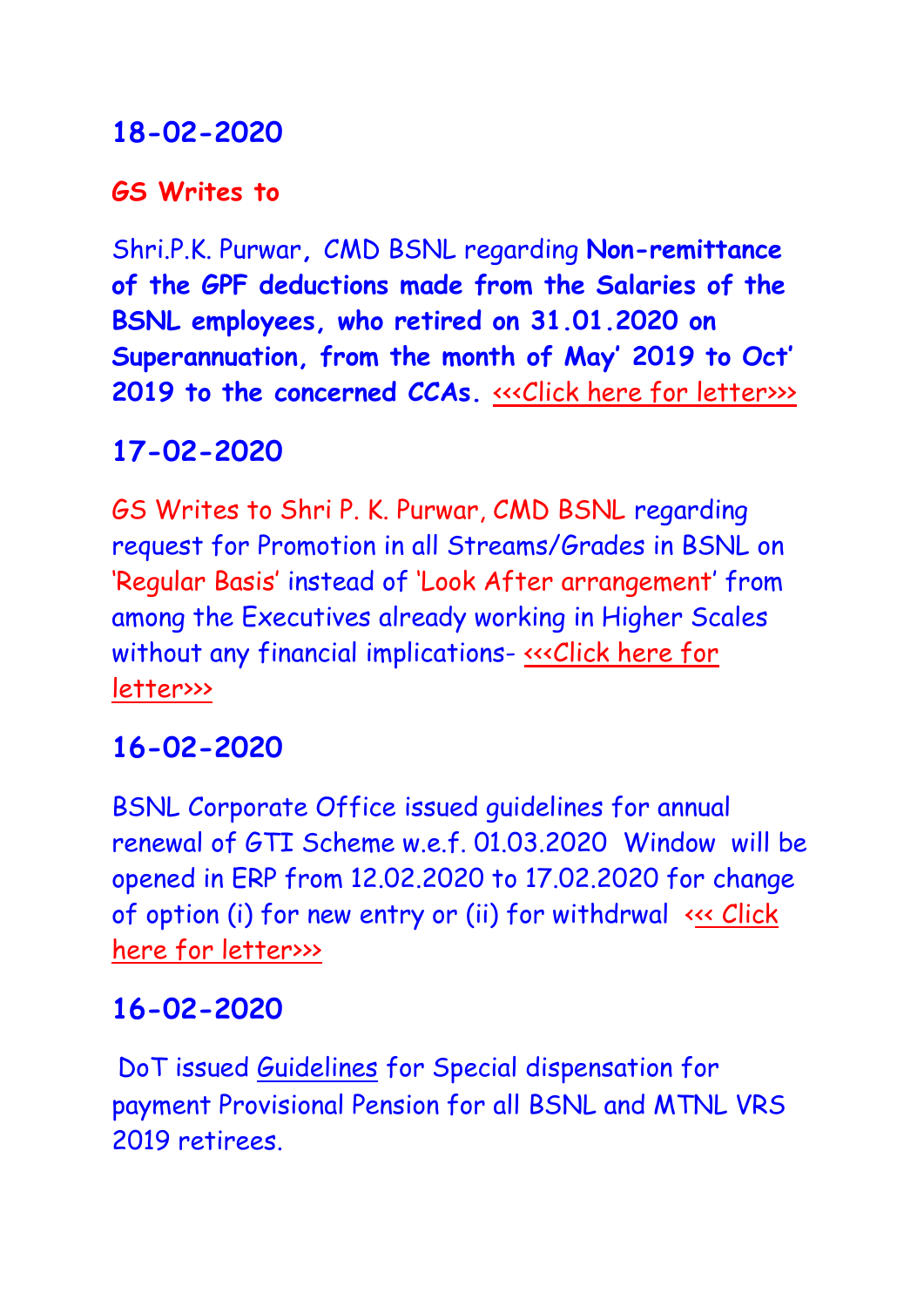[<<< Click here for](http://www.aibsnleachq.in/Provisional%20Pension%20Order%20dated%20140202020.pdf) letter>>>

## **12-02-2020**

BSNL Corporate Office issued instructions regarding review and validation of entries in SAP in respect of VRS optees

[<< Click here for](http://www.aibsnleachq.in/LEAVE%20EXGRATIA.pdf) letter>>>

# **12-02-2020**

BSNL Corporate Office issued instructions for the issuance of LPC to the VRS Retirees to facilitate the process of Pensions cases by the CCAs[.<<< Click here](http://www.aibsnleachq.in/5_6204157967915286674.pdf)  for [letter>>>](http://www.aibsnleachq.in/5_6204157967915286674.pdf)

# **11-02-2020**

GS Writes to Shri Anshu Prakash, IAS, Secretary to Govt. of India, Deptt. of Telecom., Sanchar Bhawan regarding Employees recruited by the DoT prior to 01.10.2000 and joined duty after the formation of BSNL– request to treat them as DoT recruited and absorbed in BSNL, w.r.t. Hon'ble High Court of Kerala judgement dt. 13.11.2019 [<<< Click here for](http://www.aibsnleachq.in/Sectuary_200211.pdf) letter>>>

## **11-02-2020**

Meeting with CMD BSNL:

GS and AGS met CMD BSNL, Shri P.K. Purwar and discussed regarding:-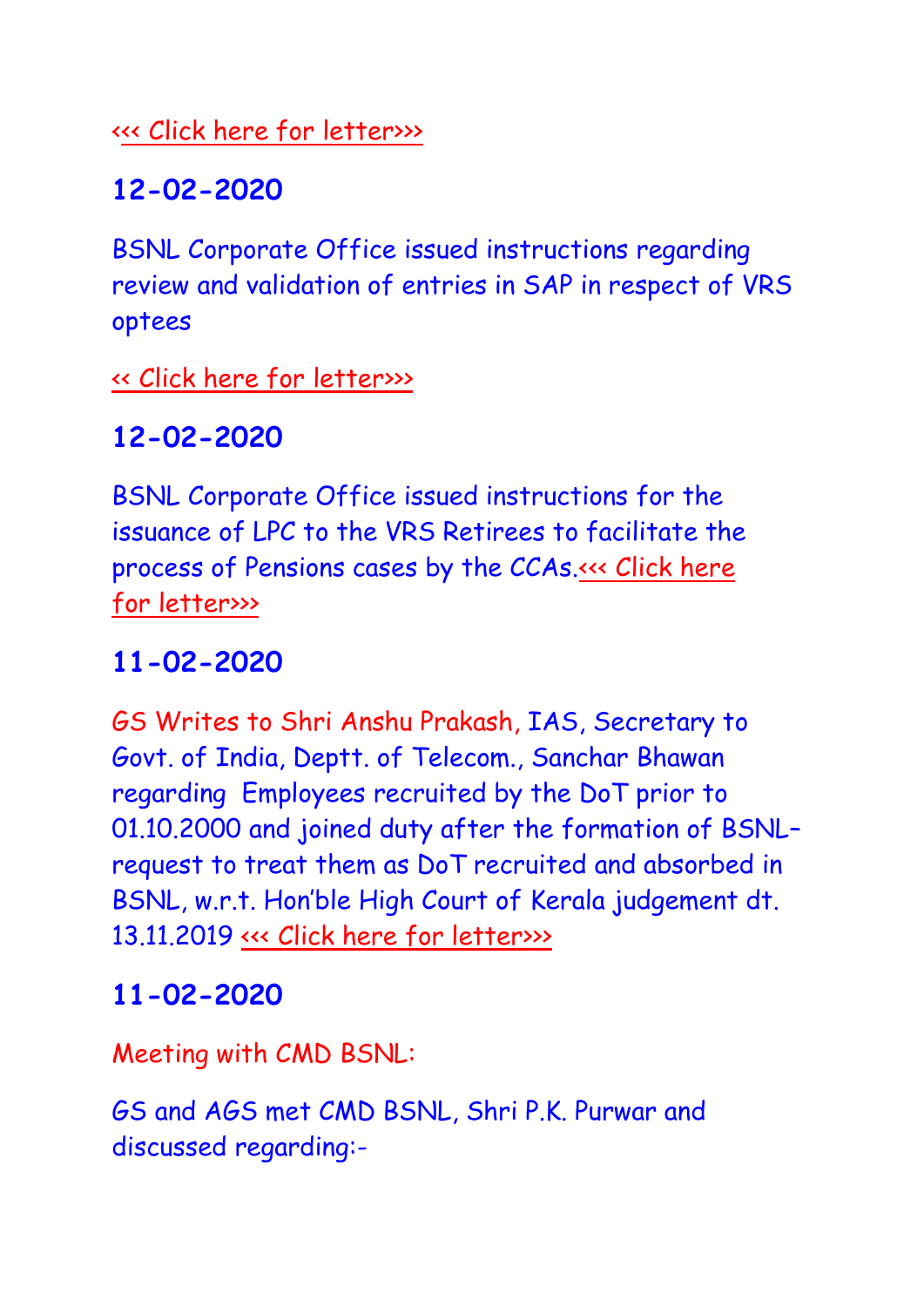1. Disbursement of Salary- We expressed our serious concern regarding the non-disbursement of Salary for the month of December, 2019 and January, 2020. CMD informed that BSNL Management is trying their best efforts to obtain the Loans from various banks and letter has also been written to the Secretary (T) DOT in this regard. He further hoped that we will get the loans very soon and able to disburse the salary.

2. Drawl of Provisional Pension on the basis of LPC:- CMD BSNL mentioned that necessary discussion in this regard has been taken place with the Member (Finance) and he has agreed to draw the Provisional Pension to the VRS Retirees till date the pension papers are processed. He further mentioned that the BSNL Management will furnish the LPC details to the concerned CCAs with in a day or two. Hence we expect that the Pension orders will be issued shortly from the concerned CCAs.

3. Disbursement of First Instalment of Ex-gratia amount to the VRS retirees:- CMD informed that as approved by the Union Cabinet, the first instalment of Ex-gratia amount will be disbursed before 31<sup>st</sup> March, 2020.

# **11-02-2020**

Meeting with Director (HR) BSNL Board:

1. Payment of Leave Encashment:- Director (HR) mentioned that Leave Encashment will be paid in the first week of March 2020 after the adjustment of the outstanding dues of loans from the Banks/ Societies.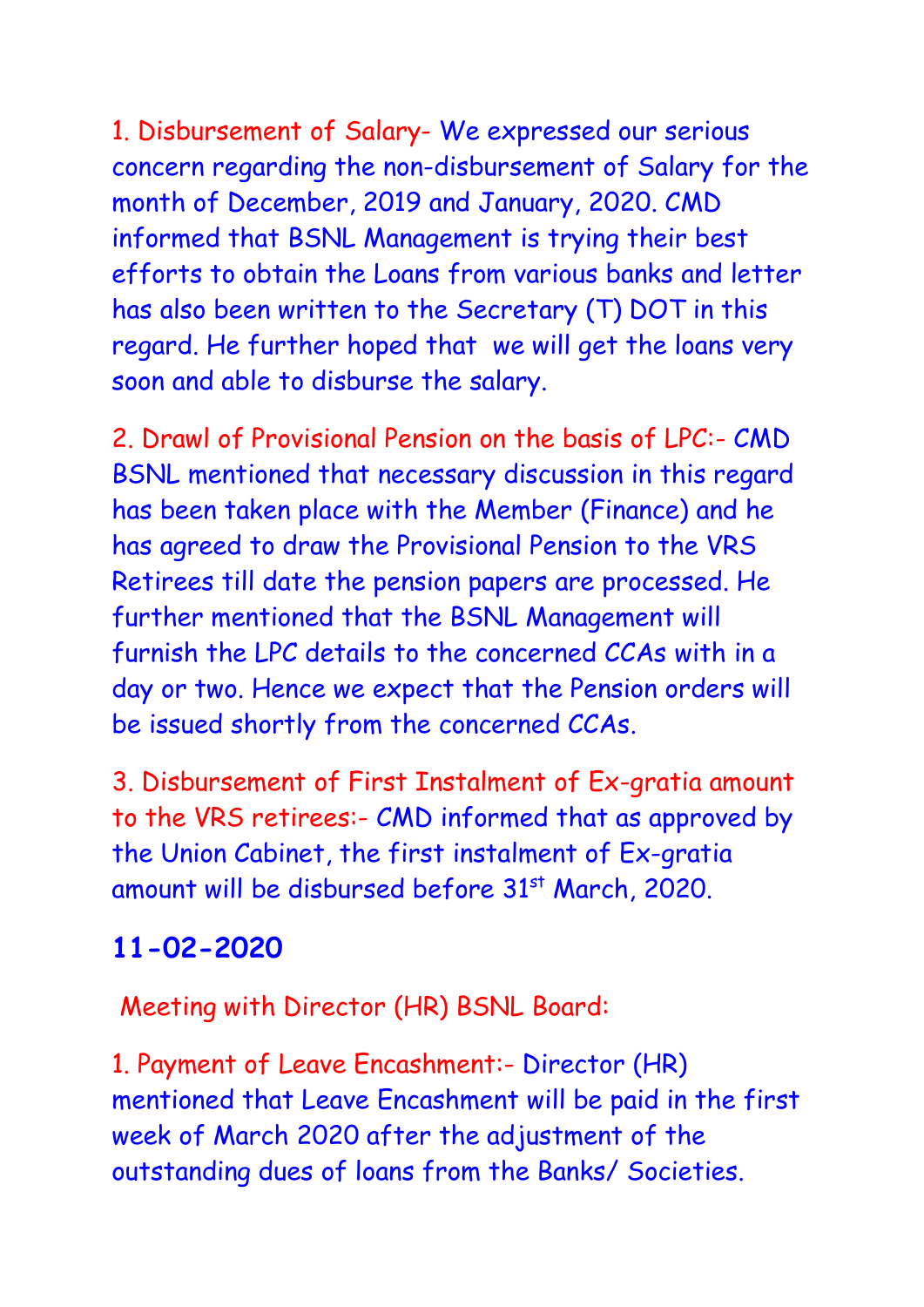2. Immediate promotions to all the Grades and Streams considering the post VRS scenario: Considering the huge vacuum created in almost all the Grades in many places to be filled up on immediate basis to maintain the BSNL Vast Network. We requested to conduct the CPCs immediately to the various Cadres wherever no Court Cases are pending. We further pleaded that since the Executives are drawing higher Scales than their Substantive Post through TBU under EPP, so just by giving re-designation, promotions can be effected. We strongly oppose any local Look-after arrangements. Director (HR) mentioned that the requirement is being working out and appropriate action will be taken in this regard very soon.

3. Review the decision of CVO against the Personal Court Cases:- Director (HR) informed that the case has already been referred to DOT for further clarification. He immediately contacted DDG (Estt.) DOT Shri S.K. Jain over phone and requested for the early issuance of the clarification.

4. HR Plan:- Director (HR) mentioned that the HR Plan is under final stage and it will be approved soon and accordingly it will be implemented.

5. Immediate arrangement of posting of DGMs and AGMs in Corporate Office in vacant positions:- Director (HR) mentioned that the immediate requirement is being taken care of and orders will be issued shortly.

## **11-02-2020**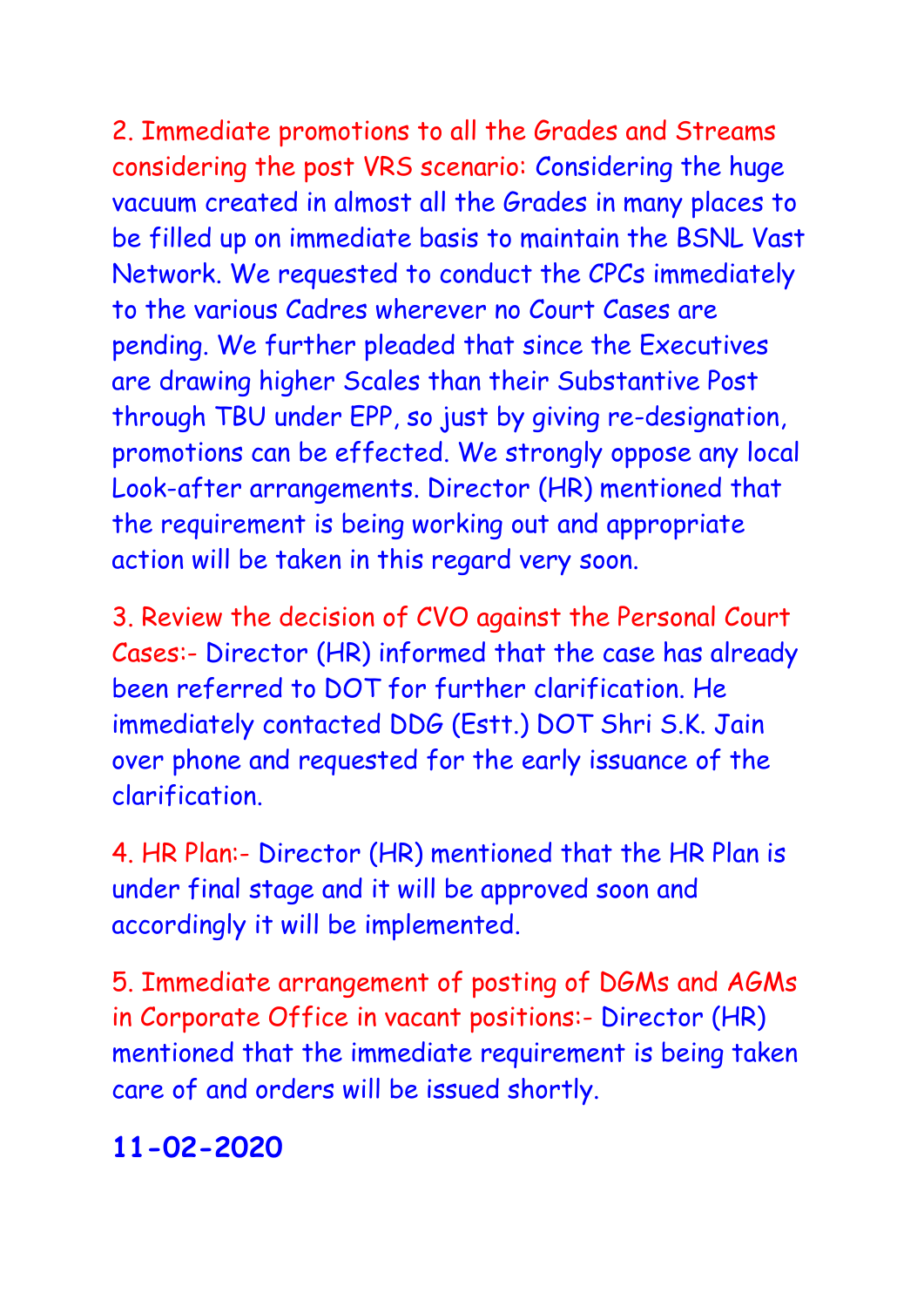### Meeting with Director (Finance) BSNL Board:

1. Disbursement of Salary- Director (Finance) mentioned that Rs.940 Cr is required for December 2019 Salary and Rs.530 Cr is required for the clearance of loans of Banks and Societies. From our monthly collections we have made Rs.713 Cr towards GPF payment for the VRS retirees, Rs.200 Cr for GST Payments, Rs.650 Cr for Bank Loans (Principal/Interest) and Rs.200 Cr towards TDS payment. Hence for the disbursement of Salary for the Months of Dec., 2019 and Jan., 2020, we have depend on Bank Loans only. BSNL Management expected the Bank Loans before 31<sup>st</sup> Jan., 2020 but we are not getting the loans in time. In addition to that the Board meeting of the Banks scheduled to be held on 5<sup>th</sup> Feb., 2020 has also been postponed. However, BSNL Management is trying to obtain the Loans from various banks. He further mentioned that the CMD also written a letter to the Secretary (T) DOT in this regard.

2. Drawl of Provisional Pension on the bases of LPC:- CMD BSNL mentioned that necessary discussion in this regard has been taken place with the Member (Finance) and he has agreed to draw the Provisional Pension to the VRS Retirees till date the pension papers are processed. He further mentioned that the BSNL Management will furnish the LPC details to the concerned CCAs with in a day or two. Hence we expect that the Pension orders will be issued shortly from the concerned CCAs.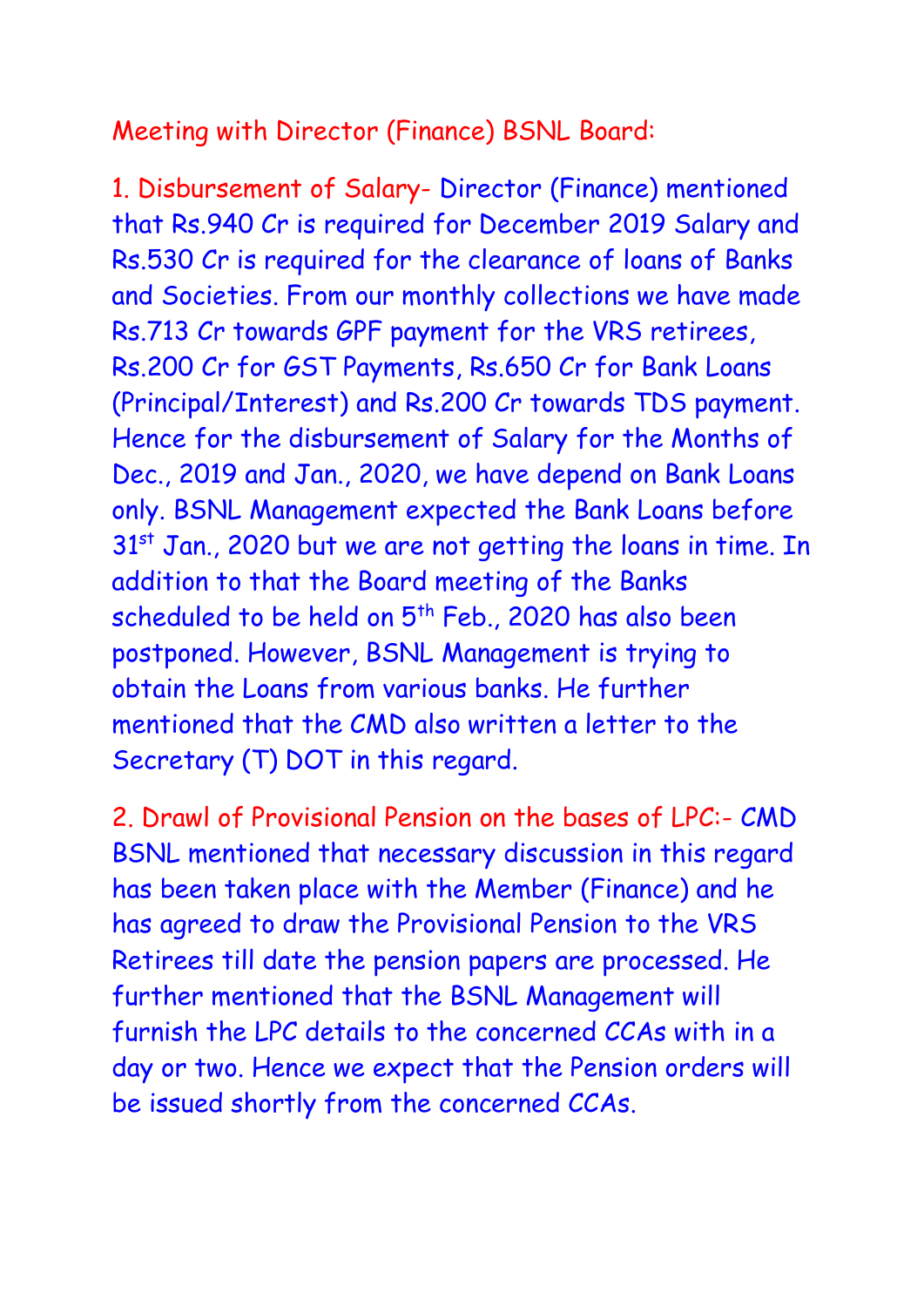3. Disbursement of First Instalment of Ex-gratia amount to the VRS retirees:- Director (Finance) informed that as approved by the Union Cabinet, the first instalment of Ex-gratia amount will be disbursed before 31<sup>st</sup> March, 2020.

4. Payment of Leave Encashment:- Director (Finance) mentioned that before the payment of Leave Encashment, all the Bank Loans/ Societies recoveries will be paid to the concerned Banks/Societies so that the NOC can be issued and after the adjustment of the outstanding dues of loans from the Banks/ Societies the Leave Encashment will be paid.

# **10-02-2020**

Status of Additional Increment Case under EPP:-

Additional Increment case under EPP vide WP(C) 9237/2018 and CM No 35671/2018 DOT Vs AIBSNLEA came up for hearing today in Hon'ble High Court Delhi. The Petitioner DOT's Counsel informed that as per the direction of the Hon'ble High Court Delhi, he will submit the decision of the Petitioner's meeting with BSNL held on 29.09.2019. Hon'ble Court has given two weeks time for submitting the decision. The Respondent AIBSNLEA's Counsel argued that time has to be given for filing the Counter. Hon'ble Court granted time and posted the case for next hearing for  $19^{th}$  May, 2020. *GS* and  $AGS(F)$ attended the Court today.

## **07-02-2020**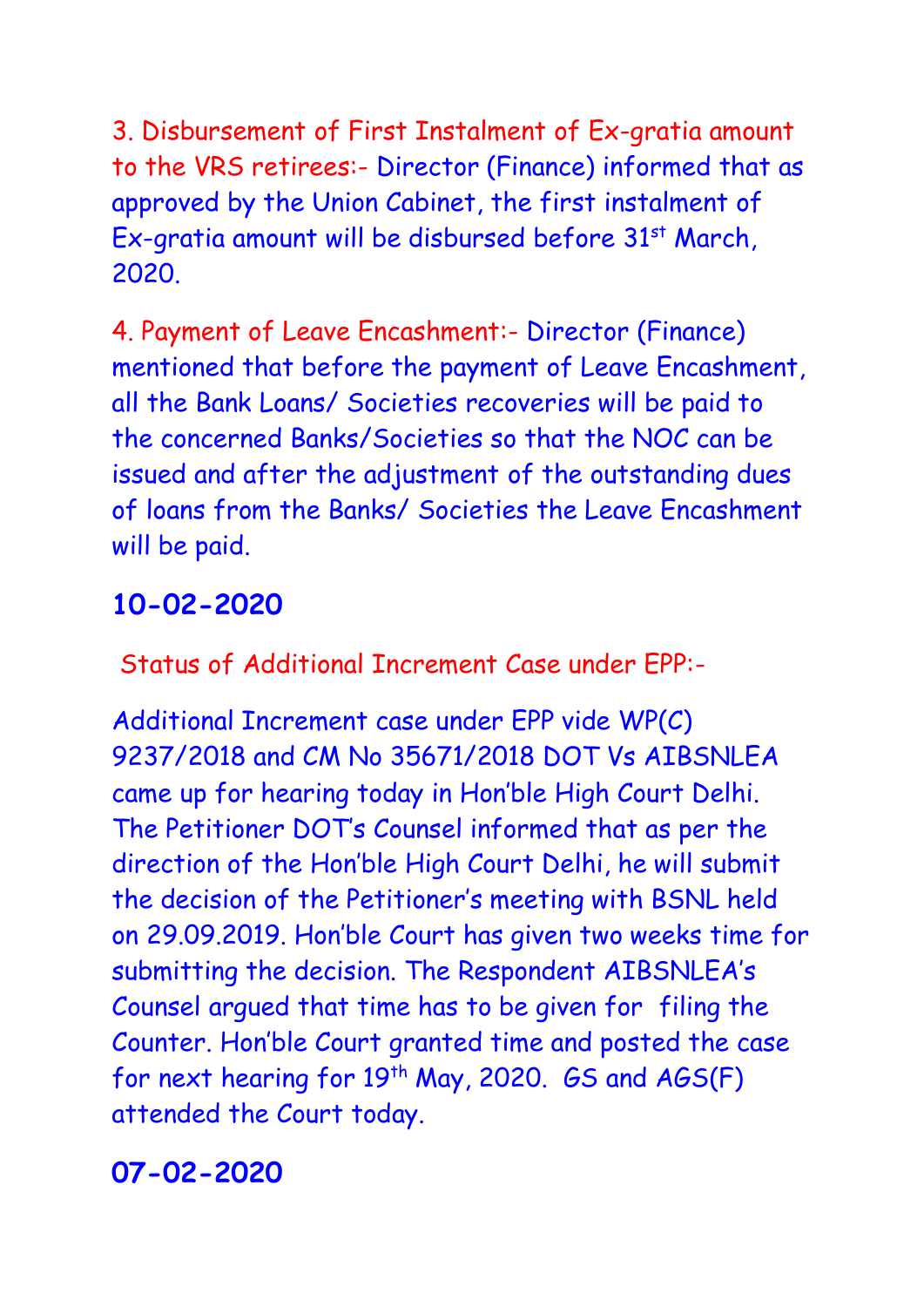AUAB Served Notice for Agitational Programme

As per the decisions taken in AUAB meeting held on 06.02.2020, AUAB has served Notice for Agitational programme to Secretary (Telecom ) and CMD BSNL.

#### Programme

(1) Lunch hour demonstrations on 11.02.2020.

(2) Hunger strike at all levels on 24.02.2020.

[<<< Click here for](http://www.aibsnleachq.in/AUAB%20notice.pdf) Notice >>> [<<<](http://www.aibsnleachq.in/AUAB%20circular.pdf)  Click here for [AUAB Circular >>>](http://www.aibsnleachq.in/AUAB%20circular.pdf)

#### **07-02-2020**

AUAB decides to launch Agitational Programme.

A meeting of the AUAB was held on 6.2.2020 under the President ship of Com. Chandeswar Singh, Chairman. On behalf AIBSNLEA GS & AGS (Fin) attended the meeting. All the constituents of the AUAB attended the meeting. Com. P. Abhimanyu, Convenor welcomed all and briefed on the agenda for discussion. All the Post-VRS issues including non disbursement of Salary in time have been discussed in-depth and it was unanimously decided to launch Agitational Programme on the following Demands:-

(1) Immediate disbursement of salary for the months of December, 2019 & January, 2020, as well as prompt disbursement of salary every month.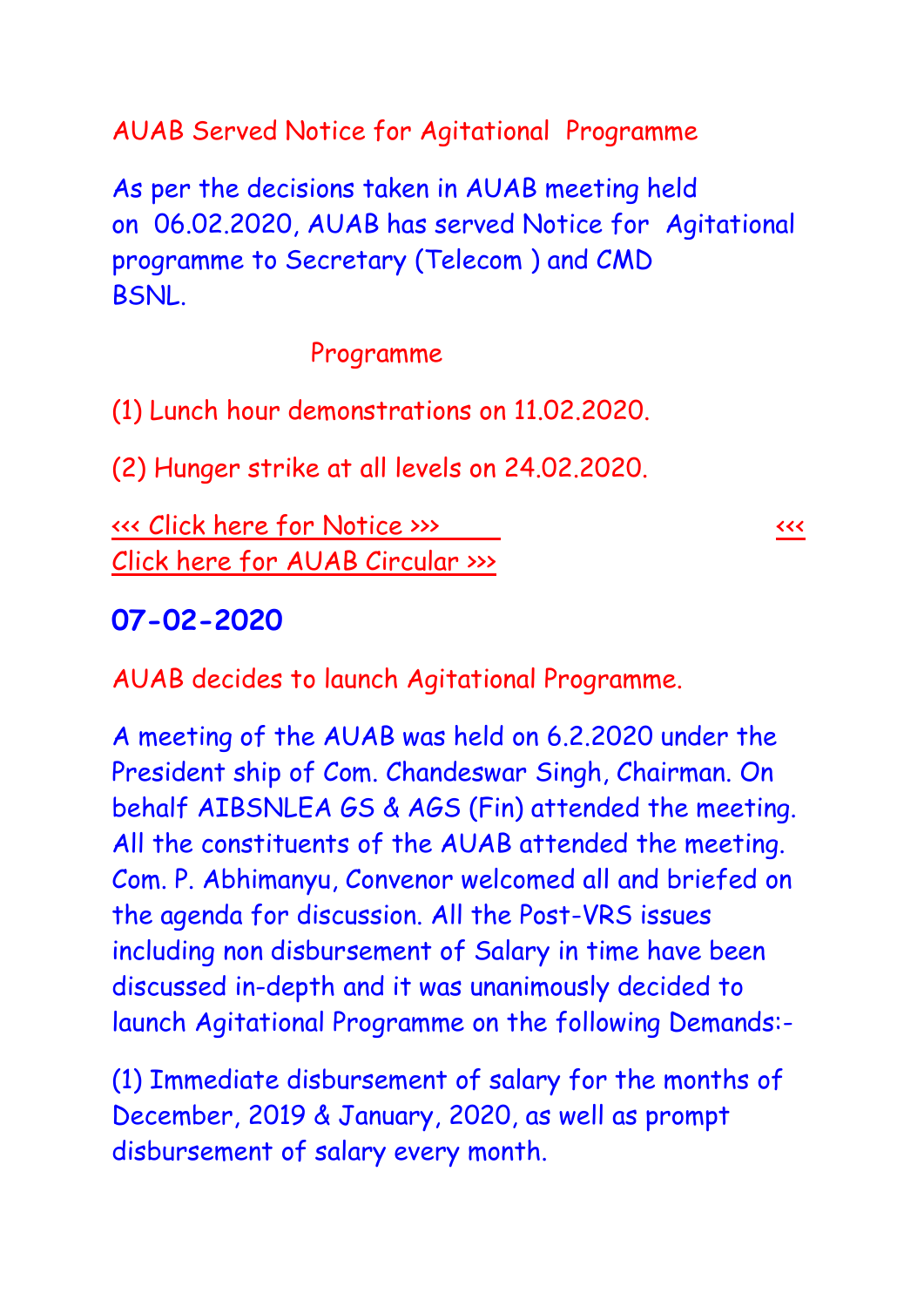(2) Immediate clearance of the dues, already deducted from the salaries of employees.

(3) Immediate launching of BSNL's 4G service.

(4) Immediate granting of Sovereign Guarantee for issuing of bonds by BSNL.

(5) Immediate withdrawal of notices issued under FR 17 (A).

(6) No whimsical transfer of employees, consequent to the implementation of VRS

Action Programme:

(1) Lunch hour demonstrations on 11.02.2020

(2) Hunger strike at all levels on 24.02.2020

## **03-02-2020**

As requested by GS AIBSNLEA with Director (HR) and Director (Fin) on 28.01.2020 and 29.01.2020, BSNL Corporate Office issued instructions for the extension of obtaining NOC from Banks and Cooperative Societies from 07.02.2020 to 29.02.2020.

GS AIBSNLEA brought to the notice of the Director (HR) and Director (Fin) BSNL Board about the instructions issued by BSNL CO to the Circles vide Letter No:1- 22/2019-PAT(BSNL) dt.17.01.2020 with the directions to the employees who are retiring VRS to settle the dues/loans and to obtain NOC from Banks and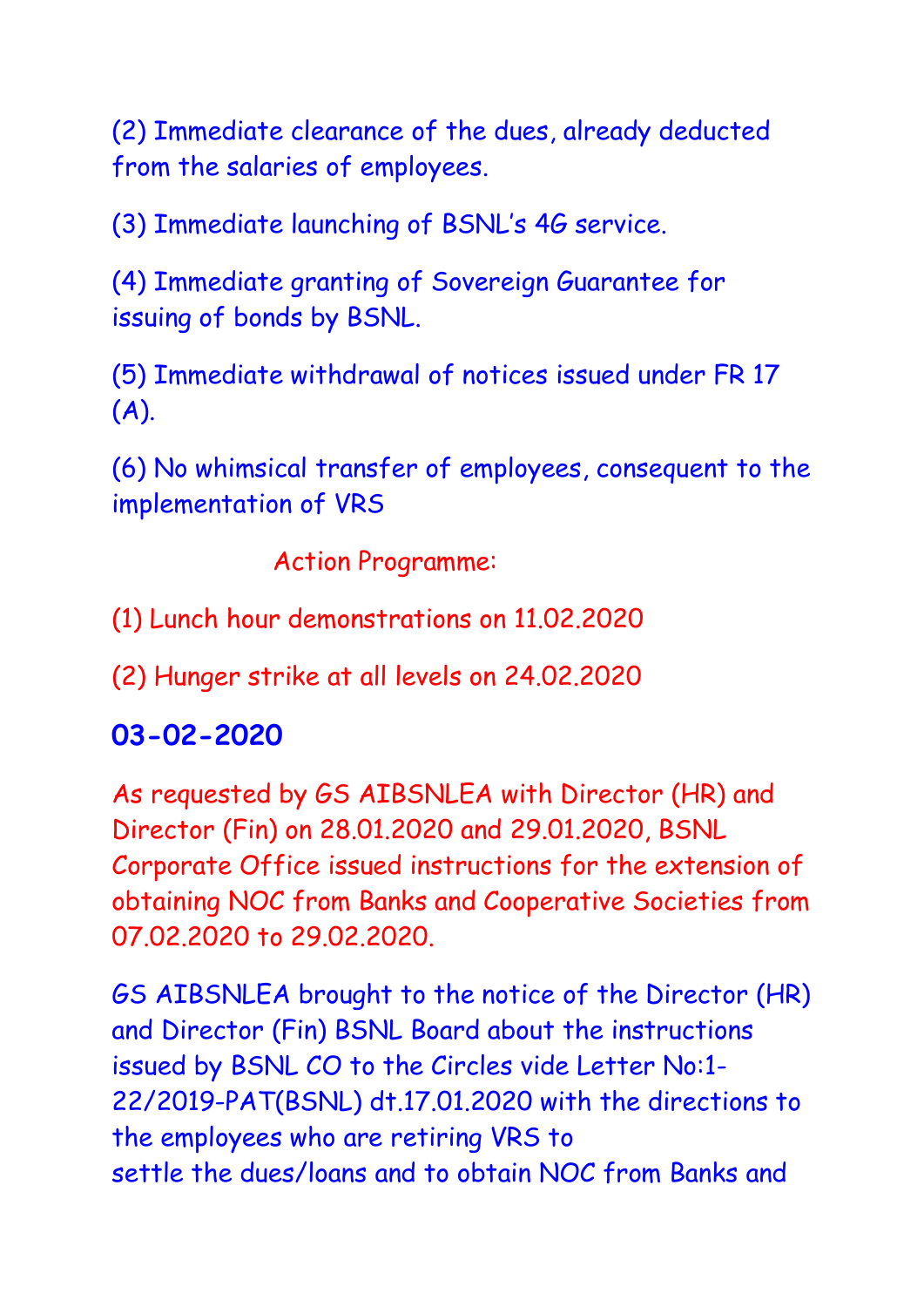Co-operative Societies before 07.02.2020. We explained to the Director (HR) and Director (Fin) that the dues recovered from the Salary of the Employees towards MoU Bank Loans have been remitted to the concerned Banks up to November 2019 only and recoveries from the Salary of Dec., 2019 & Jan., 2020 are yet to be remitted. The dues recovered from the Salary of the Employees towards Society loans have not been remitted from May 2019 onwards and during the past one year, the Bank EMI recovered from the salary have been remitted belatedly to the concerned Banks for which penal interest is being charged by the Banks and the employees are compelled to bear the same. As per MoU, no interest shall be levied to Employees for the belated payments. Even if interest is due the same shall have to be borne by the BSNL and not by the employees, as there was no fault on their part. We requested Director (HR) and Director (Fin.) to make immediate arrangements to remit the amount recovered from the salary of employees to the concerned Banks/Societies so as to enable the employees to settle their loan account and obtain No Due Certificate on or before 07.02.2020 otherwise to extend the date for obtaining NOC. After detailed discussions with Director (Finance), Director (HR) and Sr.GM (Estt.) it has been assured that necessary clarifications in this regard

will be issued shortly. Now the date of obtaining NOC has been extended from 07.02.2020 to 29.02.2020.

<<< Click here for [earlier letter dt 17.01.2020 >>>](http://www.aibsnleachq.in/NOC%20ltr%20dt%2017012020.pdf) 

<<< Click here for [clarification letter dt 31.01.2020 >>>](http://www.aibsnleachq.in/clerification%20for%20NOC%2031012020.pdf)